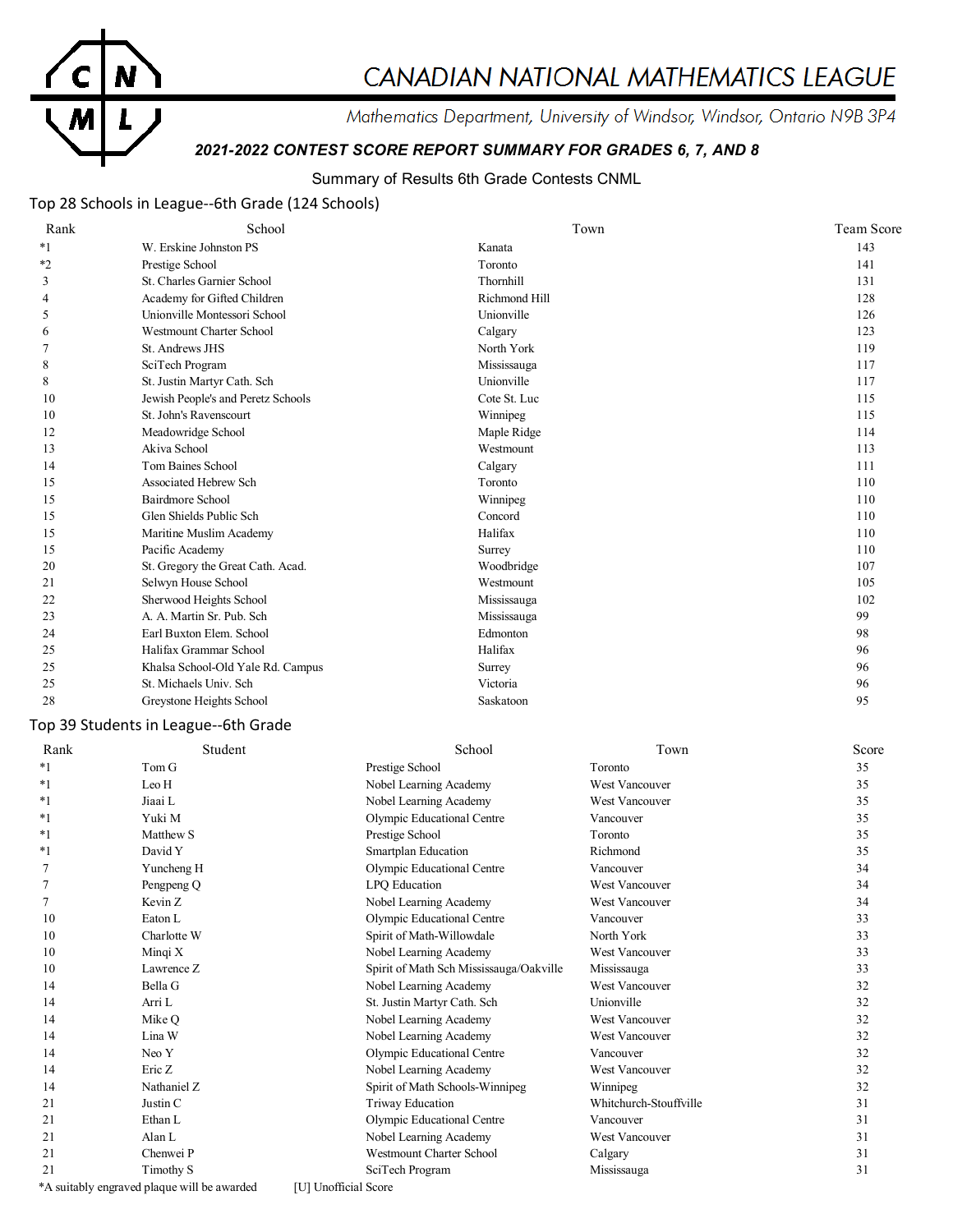# Summary of Results 6th Grade Contests CNML

| 21 | Leo S              | TT Math School                  | Markham                | 31 |
|----|--------------------|---------------------------------|------------------------|----|
| 21 | Lucas T            | Triway Education                | Whitchurch-Stouffville | 31 |
| 21 | Zhiyuan (George) Z | W. Erskine Johnston PS          | Kanata                 | 31 |
| 29 | Lucas D            | W. Erskine Johnston PS          | Kanata                 | 30 |
| 29 | Stephan G          | LPO Education                   | West Vancouver         | 30 |
| 29 | Sarah H            | Academy for Gifted Children     | Richmond Hill          | 30 |
| 29 | Junhan H           | Spirit of Math Schools-Winnipeg | Winnipeg               | 30 |
| 29 | Ethan L            | Akiva School                    | Westmount              | 30 |
| 29 | Andrew L           | Pacific Academy                 | Surrey                 | 30 |
| 29 | Xuyao Calla Q      | Smartplan Education             | Richmond               | 30 |
| 29 | Jerry T            | St. Charles Garnier School      | Thornhill              | 30 |
| 29 | Melody W           | Smartplan Education             | Richmond               | 30 |
| 29 | Micah X            | Olympic Educational Centre      | Vancouver              | 30 |
| 29 | Justin Z           | W. Erskine Johnston PS          | Kanata                 | 30 |
|    |                    |                                 |                        |    |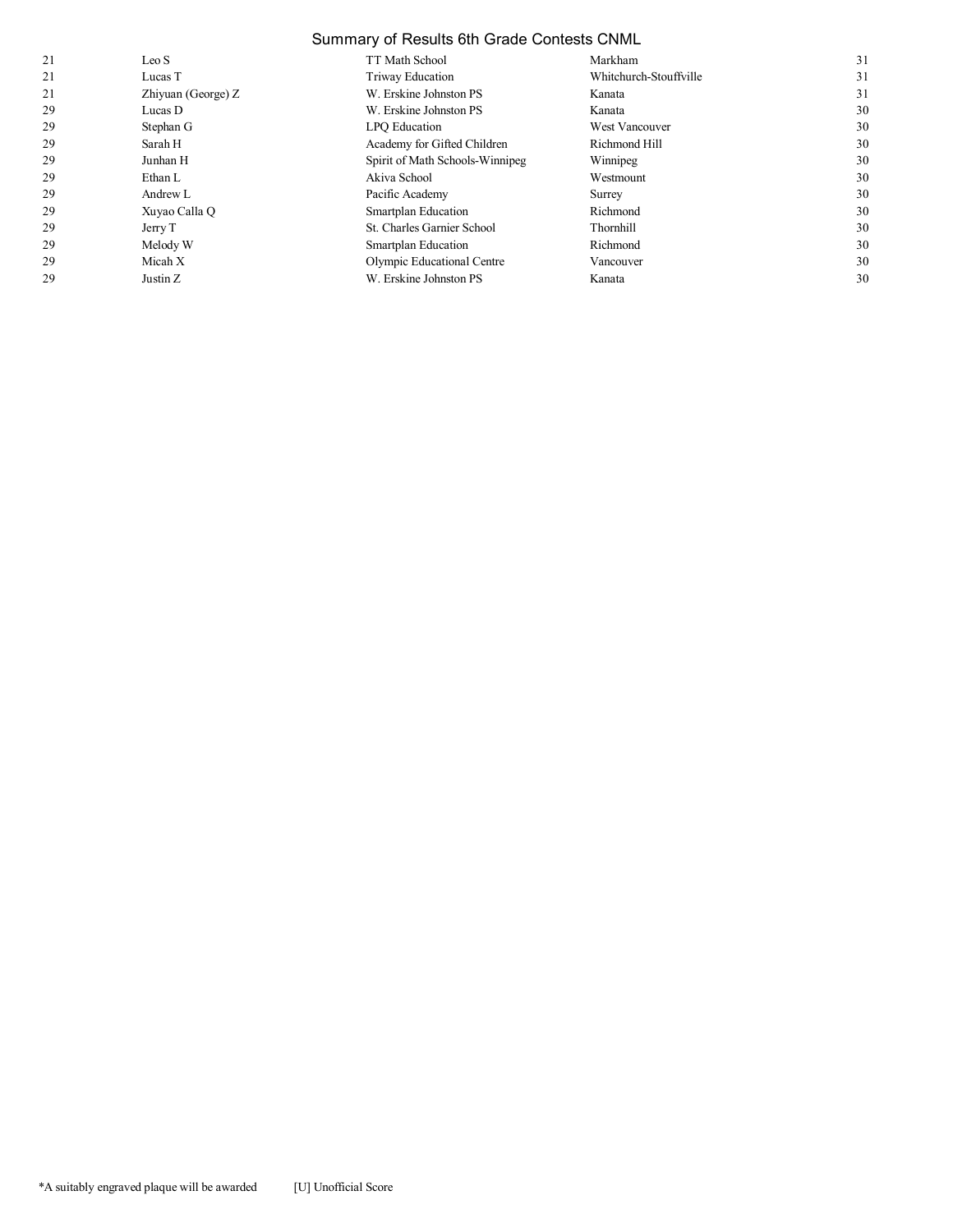### **Alberta**

# Top Schools in Region

| Rank           | School                   | Town     | Team Score |
|----------------|--------------------------|----------|------------|
| $*1$           | Westmount Charter School | Calgary  | 123        |
| $\overline{2}$ | Tom Baines School        | Calgary  | 111        |
|                | Earl Buxton Elem. School | Edmonton | 98         |
| $\overline{4}$ | St. Vincent de Paul Sch  | Calgary  | 89         |
|                | Marshall Springs School  | Calgary  | 88         |

| Rank | Student   | School                          | Town     | Score |
|------|-----------|---------------------------------|----------|-------|
|      | Chenwei P | <b>Westmount Charter School</b> | Calgary  | 31    |
|      | Aaron H   | Westmount Charter School        | Calgary  | 27    |
| 3    | Raymond M | Tom Baines School               | Calgary  | 26    |
| 4    | Ethan Z   | Tom Baines School               | Calgary  | 25    |
|      | Ankitha B | <b>Westmount Charter School</b> | Calgary  | 23    |
|      | Jasmine H | Earl Buxton Elem. School        | Edmonton | 23    |
|      | Akhil D   | Spirit of Math School           | Calgary  | 22    |
|      | Ivy H     | Tom Baines School               | Calgary  | 22    |
| 9    | Andre R   | <b>Westmount Charter School</b> | Calgary  | 21    |
| 9    | Justin W  | <b>Westmount Charter School</b> | Calgary  | 21    |
| 9    | Dylan X   | Earl Buxton Elem. School        | Edmonton | 21    |
| 9    | Nancy Y   | St. Vincent de Paul Sch         | Calgary  | 21    |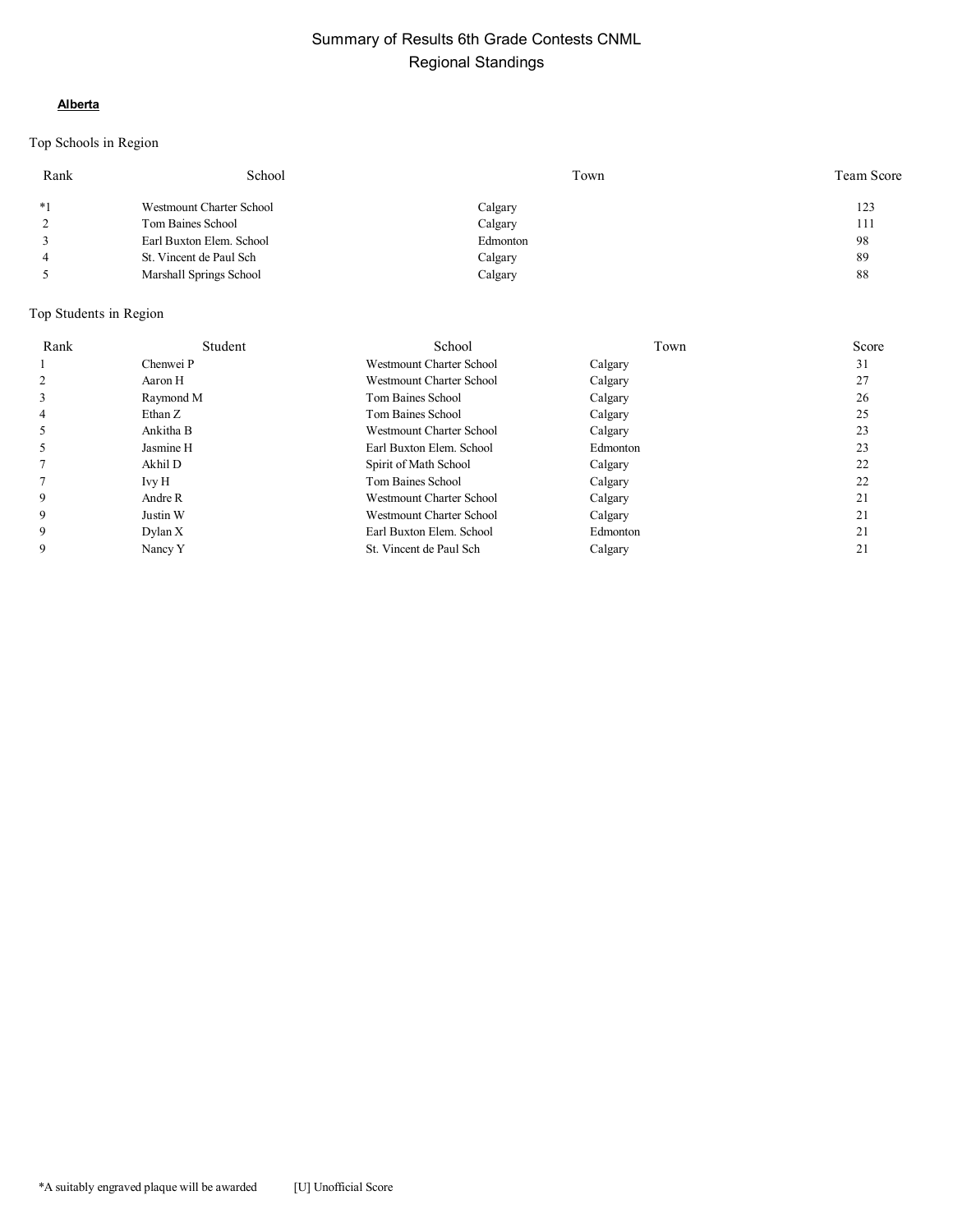#### **British Columbia**

# Top Schools in Region

| Rank | School                            | Town            | Team Score |
|------|-----------------------------------|-----------------|------------|
| $*1$ | Meadowridge School                | Maple Ridge     | 114        |
| 2    | Pacific Academy                   | Surrey          | 110        |
| 3    | Khalsa School-Old Yale Rd. Campus | Surrey          | 96         |
| 3    | St. Michaels Univ. Sch            | Victoria        | 96         |
| 5    | St. John's School                 | Vancouver       | 91         |
| 6    | Glenlyon Norfolk School           | Victoria        | 86         |
|      | Eagle Mountain MS                 | Anmore          | 81         |
| 8    | Khalsa School-Newton Campus       | Surrey          | 79         |
| 9    | GAD Elementary School             | Surrey          | 78         |
| 10   | Highlands School                  | North Vancouver | 76         |

#### Top Students in Region

| Rank | Student    | School                     | Town                  | Score |
|------|------------|----------------------------|-----------------------|-------|
|      | Leo H      | Nobel Learning Academy     | West Vancouver        | 35    |
|      | Jiaai L    | Nobel Learning Academy     | West Vancouver        | 35    |
|      | Yuki M     | Olympic Educational Centre | Vancouver             | 35    |
|      | David Y    | Smartplan Education        | Richmond              | 35    |
|      | Yuncheng H | Olympic Educational Centre | Vancouver             | 34    |
|      | Pengpeng Q | LPO Education              | West Vancouver        | 34    |
|      | Kevin Z    | Nobel Learning Academy     | West Vancouver        | 34    |
| 8    | Eaton L    | Olympic Educational Centre | Vancouver             | 33    |
| 8    | Mingi X    | Nobel Learning Academy     | West Vancouver        | 33    |
| 10   | Bella G    | Nobel Learning Academy     | West Vancouver        | 32    |
| 10   | Mike O     | Nobel Learning Academy     | <b>West Vancouver</b> | 32    |
| 10   | Lina W     | Nobel Learning Academy     | West Vancouver        | 32    |
| 10   | Neo Y      | Olympic Educational Centre | Vancouver             | 32    |
| 10   | Eric Z     | Nobel Learning Academy     | <b>West Vancouver</b> | 32    |

#### **Manitoba**

#### Top Schools in Region

| Rank          | School                    | Town     | Team Score |
|---------------|---------------------------|----------|------------|
| $*1$          | St. John's Ravenscourt    | Winnipeg | 115        |
| $\mathcal{L}$ | Bairdmore School          | Winnipeg | 110        |
|               | Springfield Middle School | Oakbank  | 75         |

| Rank | Student     | School                          | Town     | Score |
|------|-------------|---------------------------------|----------|-------|
|      | Nathaniel Z | Spirit of Math Schools-Winnipeg | Winnipeg | 32    |
|      | Junhan H    | Spirit of Math Schools-Winnipeg | Winnipeg | 30    |
| 3    | Benjamin G  | Spirit of Math Schools-Winnipeg | Winnipeg | 29    |
| 3    | Allen L     | Bairdmore School                | Winnipeg | 29    |
|      | Pengda C    | Spirit of Math Schools-Winnipeg | Winnipeg | 27    |
| 6    | Sourav M    | Bairdmore School                | Winnipeg | 26    |
|      | Emily M     | St. John's Ravenscourt          | Winnipeg | 25    |
| 8    | Ellie L     | St. John's Ravenscourt          | Winnipeg | 24    |
| 9    | Ryson L     | St. John's Ravenscourt          | Winnipeg | 23    |
| 10   | Celina G    | St. John's Ravenscourt          | Winnipeg | 22    |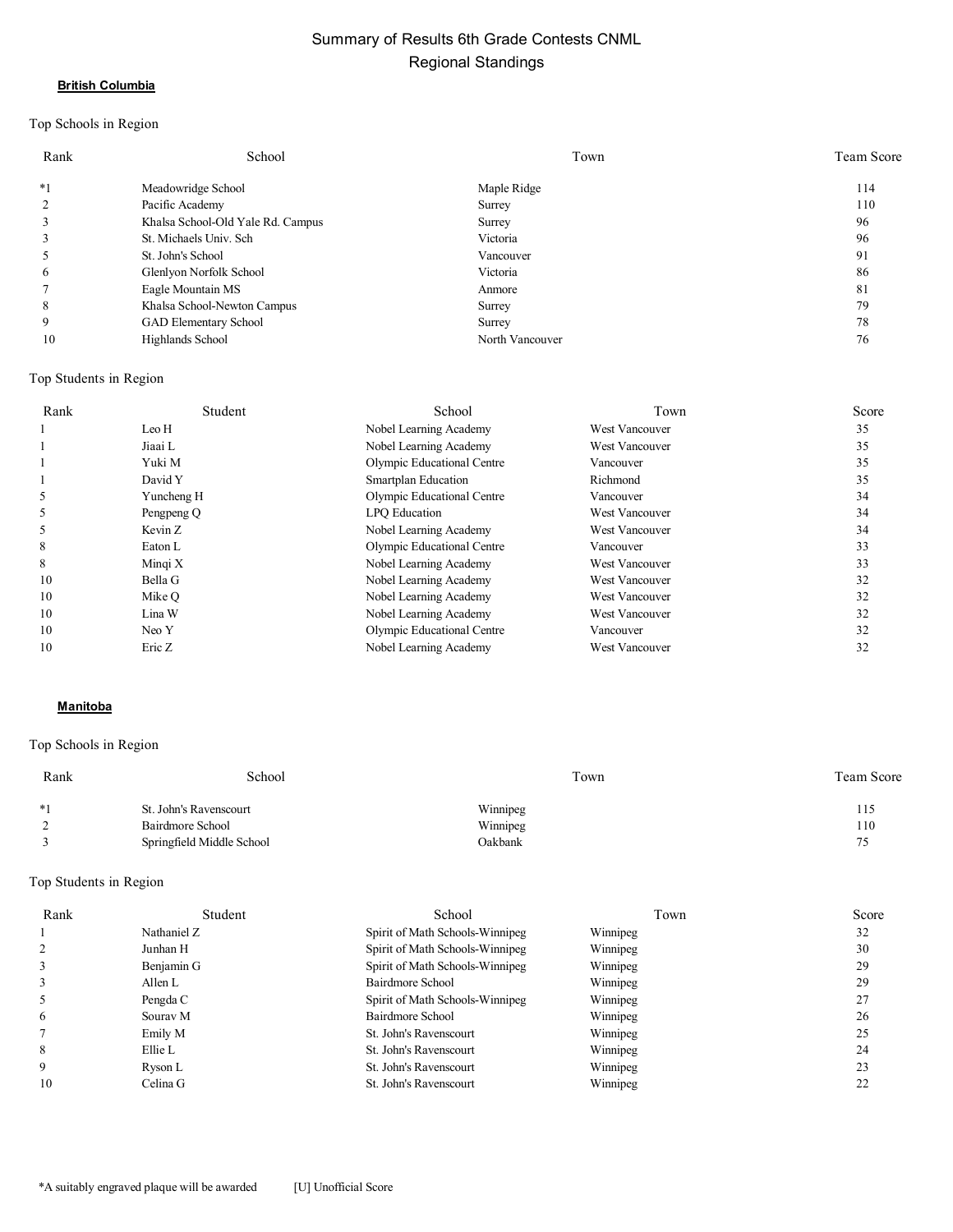# Summary of Results 6th Grade Contests CNML Regional Standings **New Brunswick, Newfoundland and Labrador, Nova Scotia, Prince Edward Island, Saskatchewan**

Top Schools in Region

| Rank | School                   | Town      | Team Score |
|------|--------------------------|-----------|------------|
| $*1$ | Maritine Muslim Academy  | Halifax   | 110        |
|      | Halifax Grammar School   | Halifax   | 96         |
|      | Greystone Heights School | Saskatoon | 95         |
|      | Maplehurst Middle School | Moncton   | 83         |
|      | Armbrae Academy          | Halifax   | 78         |

Top Students in Region

| Rank | Student           | School                   | Town      | Score |
|------|-------------------|--------------------------|-----------|-------|
|      | Rowan A           | Maritine Muslim Academy  | Halifax   | 24    |
|      | Kareem Z          | Maritine Muslim Academy  | Halifax   | 24    |
| 3    | Isabella L        | Greystone Heights School | Saskatoon | 23    |
| 4    | Summaya E         | Maritine Muslim Academy  | Halifax   | 22    |
| 4    | Omar <sub>S</sub> | Maritine Muslim Academy  | Halifax   | 22    |
| 6    | Jayden L          | Maplehurst Middle School | Moncton   | 21    |
|      | Soren K           | Greystone Heights School | Saskatoon | 20    |
|      | Aneesh M          | Halifax Grammar School   | Halifax   | 20    |
|      | Oliver R          | Halifax Grammar School   | Halifax   | 20    |
|      | Isaac W           | Greystone Heights School | Saskatoon | 20    |
|      | Andy W            | Maplehurst Middle School | Moncton   | 20    |

#### **Ontario**

#### Top Schools in Region

| Rank | School                       | Town          | <b>Team Score</b> |
|------|------------------------------|---------------|-------------------|
|      | W. Erskine Johnston PS       | Kanata        | 143               |
|      | Prestige School              | Toronto       | 141               |
|      | St. Charles Garnier School   | Thornhill     | 131               |
| 4    | Academy for Gifted Children  | Richmond Hill | 128               |
|      | Unionville Montessori School | Unionville    | 126               |
| 6    | St. Andrews JHS              | North York    | 119               |
|      | SciTech Program              | Mississauga   | 117               |
|      | St. Justin Martyr Cath. Sch  | Unionville    | 117               |
| 9    | Associated Hebrew Sch        | Toronto       | 110               |
| 9    | Glen Shields Public Sch      | Concord       | 110               |

| Rank | Student            | School                                  | Town                   | Score |
|------|--------------------|-----------------------------------------|------------------------|-------|
|      | Tom G              | Prestige School                         | Toronto                | 35    |
|      | Matthew S          | Prestige School                         | Toronto                | 35    |
|      | Charlotte W        | Spirit of Math-Willowdale               | North York             | 33    |
|      | Lawrence Z         | Spirit of Math Sch Mississauga/Oakville | Mississauga            | 33    |
|      | Arri L             | St. Justin Martyr Cath. Sch             | Unionville             | 32    |
| O    | Justin C           | Triway Education                        | Whitchurch-Stouffville | 31    |
| O    | Timothy S          | SciTech Program                         | Mississauga            | 31    |
| 6    | Leo S              | TT Math School                          | Markham                | 31    |
| 6    | Lucas T            | Triway Education                        | Whitchurch-Stouffville | 31    |
| 6    | Zhiyuan (George) Z | W. Erskine Johnston PS                  | Kanata                 | 31    |
|      |                    |                                         |                        |       |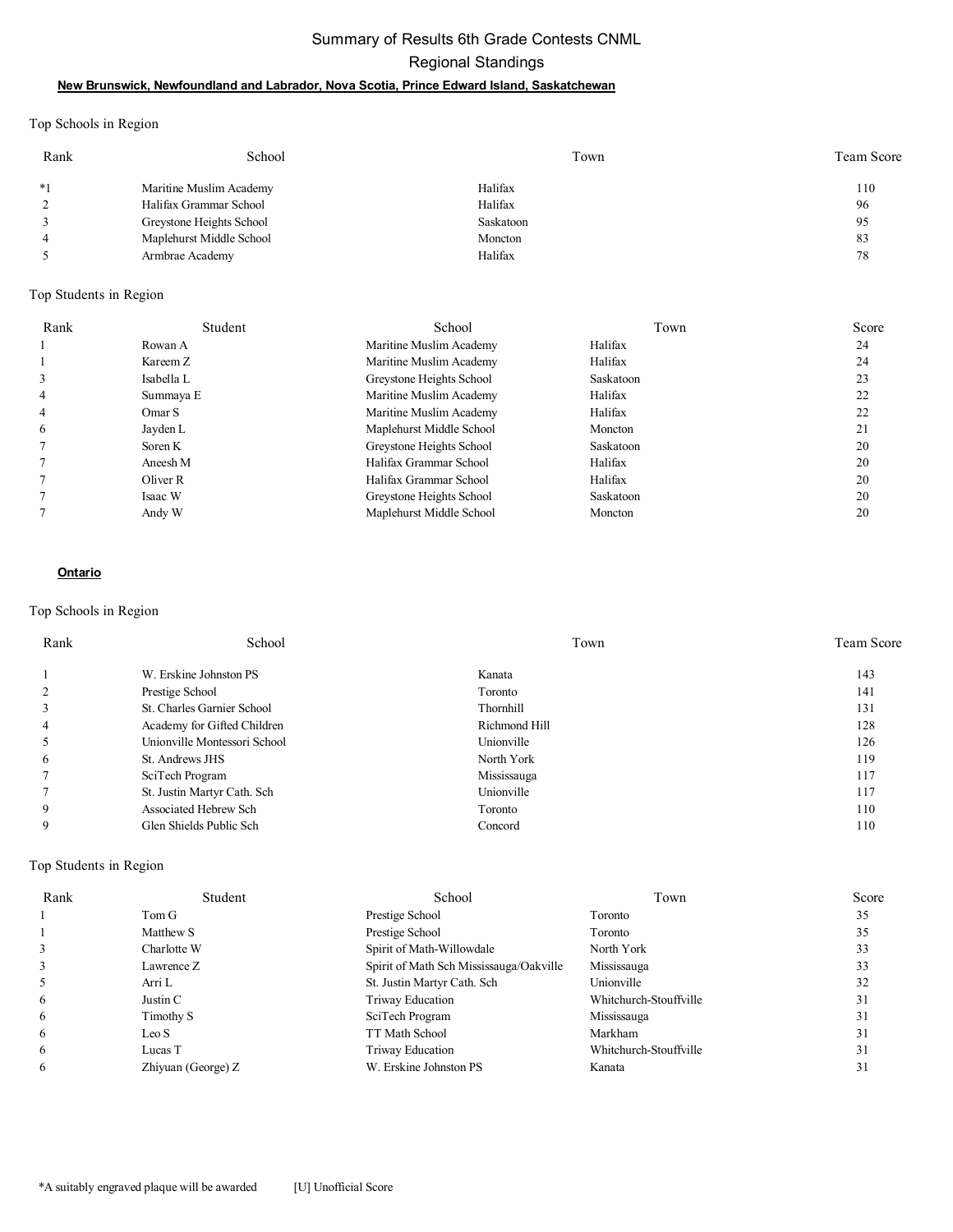#### **Quebec**

# Top Schools in Region

| Rank           | School                             | Town         | Team Score |
|----------------|------------------------------------|--------------|------------|
| $*1$           | Jewish People's and Peretz Schools | Cote St. Luc | 115        |
|                | Akiva School                       | Westmount    | 113        |
|                | Selwyn House School                | Westmount    | 105        |
| $\overline{4}$ | Hebrew Academy                     | Cote St. Luc | 92         |
|                | Lower Canada College               | Montreal     | 83         |

| Rank           | Student        | School                             | Town         | Score |
|----------------|----------------|------------------------------------|--------------|-------|
|                | Ethan L        | Akiva School                       | Westmount    | 30    |
| 2              | Jacques H      | Selwyn House School                | Westmount    | 26    |
| 2              | Lyla K         | Jewish People's and Peretz Schools | Cote St. Luc | 26    |
| $\overline{2}$ | <b>Blake T</b> | Jewish People's and Peretz Schools | Cote St. Luc | 26    |
| 5              | Tommy H        | Selwyn House School                | Westmount    | 24    |
| 6              | Abby I         | Akiva School                       | Westmount    | 23    |
|                | Charlotte M    | Jewish People's and Peretz Schools | Cote St. Luc | 22    |
| 8              | Daniel O       | Hebrew Academy                     | Cote St. Luc | 21    |
| 8              | Jesse P        | Jewish People's and Peretz Schools | Cote St. Luc | 21    |
| 8              | Eliav S        | Hebrew Academy                     | Cote St. Luc | 21    |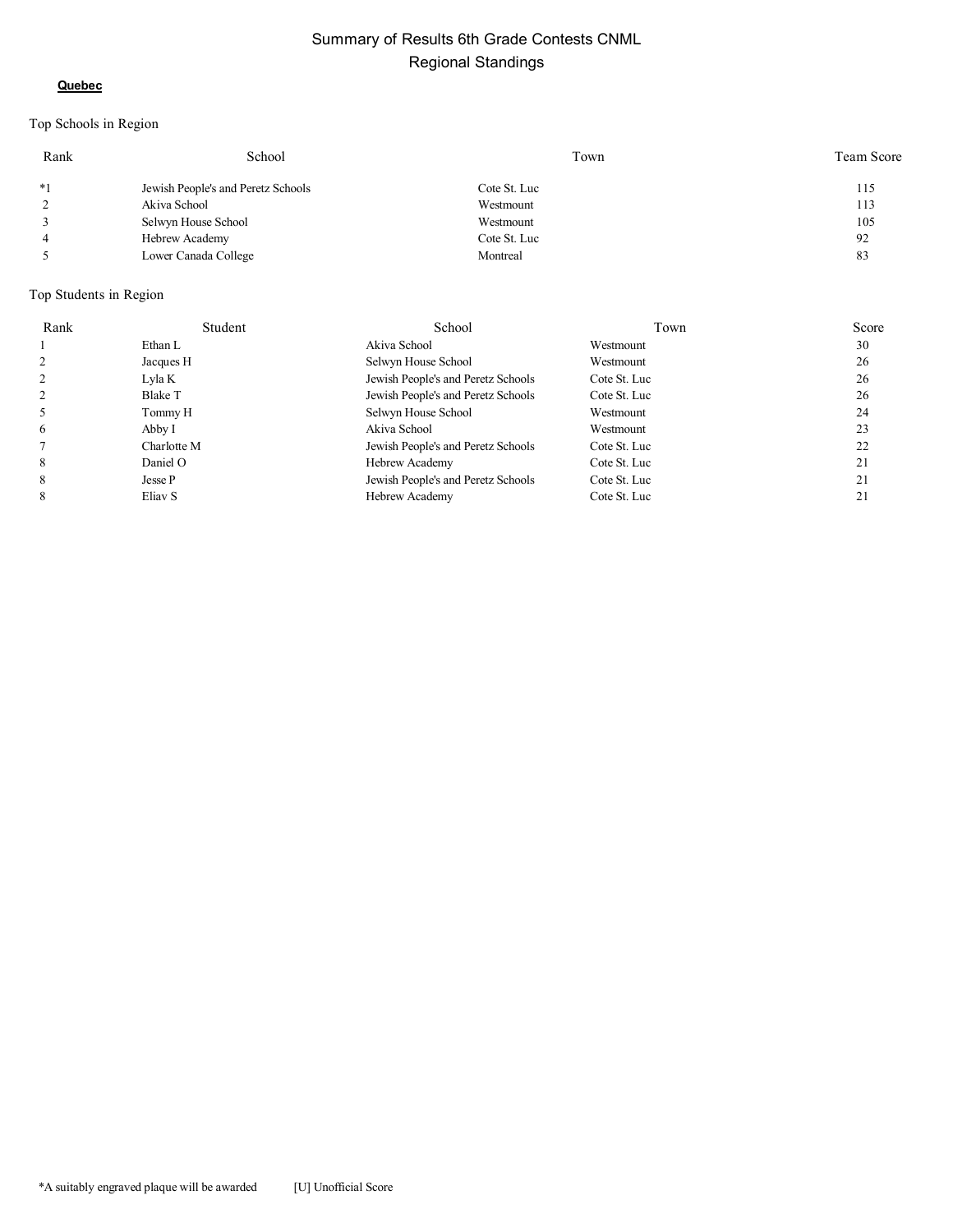# Summary of Results 7th Grade Contests CNML

# Top 29 Schools in League--7th Grade (120 Schools)

| Rank    | School                            | Town          | Team Score |
|---------|-----------------------------------|---------------|------------|
| $*_{1}$ | Gray Academy                      | Winnipeg      | 159        |
| $*2$    | Prestige School                   | Toronto       | 154        |
| 3       | St. Andrews JHS                   | North York    | 149        |
| 4       | St. John's Ravenscourt            | Winnipeg      | 147        |
| 5       | Unionville Montessori School      | Unionville    | 146        |
| 6       | <b>Westmount Charter School</b>   | Calgary       | 138        |
| 7       | Academy for Gifted Children       | Richmond Hill | 135        |
| 8       | <b>Crescent School</b>            | Willowdale    | 134        |
| 8       | Glen Shields Public Sch           | Concord       | 134        |
| 10      | Sherwood Heights School           | Mississauga   | 133        |
| 11      | Dublin Hts Elem & MS              | Toronto       | 131        |
| 11      | St. Justin Martyr Cath. Sch       | Unionville    | 131        |
| 13      | Hillfield Strathallan College     | Hamilton      | 128        |
| 14      | Grandview Heights School          | Edmonton      | 127        |
| 14      | St. Charles Garnier School        | Thornhill     | 127        |
| 16      | Chaffey-Burke ES                  | Burnaby       | 124        |
| 17      | Tom Baines School                 | Calgary       | 121        |
| 18      | Pacific Academy                   | Surrey        | 120        |
| 19      | Crestwood School                  | Edmonton      | 118        |
| 20      | Homelands Sr. Pub. Sch            | Mississauga   | 116        |
| 20      | St. Michaels Univ. Sch            | Victoria      | 116        |
| 22      | SciTech Program                   | Mississauga   | 111        |
| 22      | Vernon Barford JHS                | Edmonton      | 111        |
| 24      | Halifax Grammar School            | Halifax       | 110        |
| 25      | Acadia JHS                        | Winnipeg      | 107        |
| 25      | Khalsa School-Old Yale Rd. Campus | Surrey        | 107        |
| 27      | Associated Hebrew Sch             | Toronto       | 106        |
| 28      | St. Gregory the Great Cath. Acad. | Woodbridge    | 103        |
| 28      | St. Thomas HS                     | Pointe Claire | 103        |

# Top 49 Students in League--7th Grade

| Rank    | Student         | School                     | Town           | Score |
|---------|-----------------|----------------------------|----------------|-------|
| $*1$    | Bryan C         | Sherwood Heights School    | Mississauga    | 35    |
| $*_{1}$ | Aixin C         | Nobel Learning Academy     | West Vancouver | 35    |
| $*_{1}$ | Cheng-Lo H      | Nobel Learning Academy     | West Vancouver | 35    |
| $*1$    | William K       | Descartes Academy          | North York     | 35    |
| $*1$    | Anthony N       | Prestige School            | Toronto        | 35    |
| $*1$    | Ekaterina P     | Dublin Hts Elem & MS       | Toronto        | 35    |
| $*_{1}$ | Eric Z          | Olympic Educational Centre | Vancouver      | 35    |
| 8       | Abhiraj S       | <b>TT Math School</b>      | Markham        | 34    |
| 8       | Anji W          | <b>TT Math School</b>      | Markham        | 34    |
| 8       | Ryan Y          | Olympic Educational Centre | Vancouver      | 34    |
| 11      | Marina G        | Nobel Learning Academy     | West Vancouver | 33    |
| 11      | Dhruv J         | Spirit of Math-Willowdale  | North York     | 33    |
| 11      | Rachel J        | Descartes Academy          | North York     | 33    |
| 11      | Anton L         | Spirit of Math-Willowdale  | North York     | 33    |
| 11      | Cyril L         | St. John's Ravenscourt     | Winnipeg       | 33    |
| 11      | Alexandra R     | Spirit of Math-Willowdale  | North York     | 33    |
| 11      | Daniel S        | Gray Academy               | Winnipeg       | 33    |
| 11      | Hongyi S        | <b>TT Math School</b>      | Markham        | 33    |
| 11      | Andrei T        | Prestige School            | Toronto        | 33    |
| 11      | Nathan W        | Prestige School            | Toronto        | 33    |
| 11      | Henglin X       | Grandview Heights School   | Edmonton       | 33    |
| 11      | Oliver Y        | St. John's Ravenscourt     | Winnipeg       | 33    |
| 11      | Annie Z         | Olympic Educational Centre | Vancouver      | 33    |
| 24      | Jasper A        | Spirit of Math-Willowdale  | North York     | 32    |
| 24      | Chase D         | Gray Academy               | Winnipeg       | 32    |
| 24      | Rolly G         | Nobel Learning Academy     | West Vancouver | 32    |
| 24      | Yijia L         | St. Andrews JHS            | North York     | 32    |
| 24      | Timothy M       | St. Patricks' Elem. School | Mapleridge     | 32    |
| 24      | Jacob T         | Gray Academy               | Winnipeg       | 32    |
| 24      | Zachary T       | St. Andrews JHS            | North York     | 32    |
| 31      | Warrenxiaolin C | Smartplan Education        | Richmond       | 31    |
| 31      | Michael D       | TT Math School             | Markham        | 31    |
|         |                 |                            |                |       |

\*A suitably engraved plaque will be awarded [U] Unofficial Score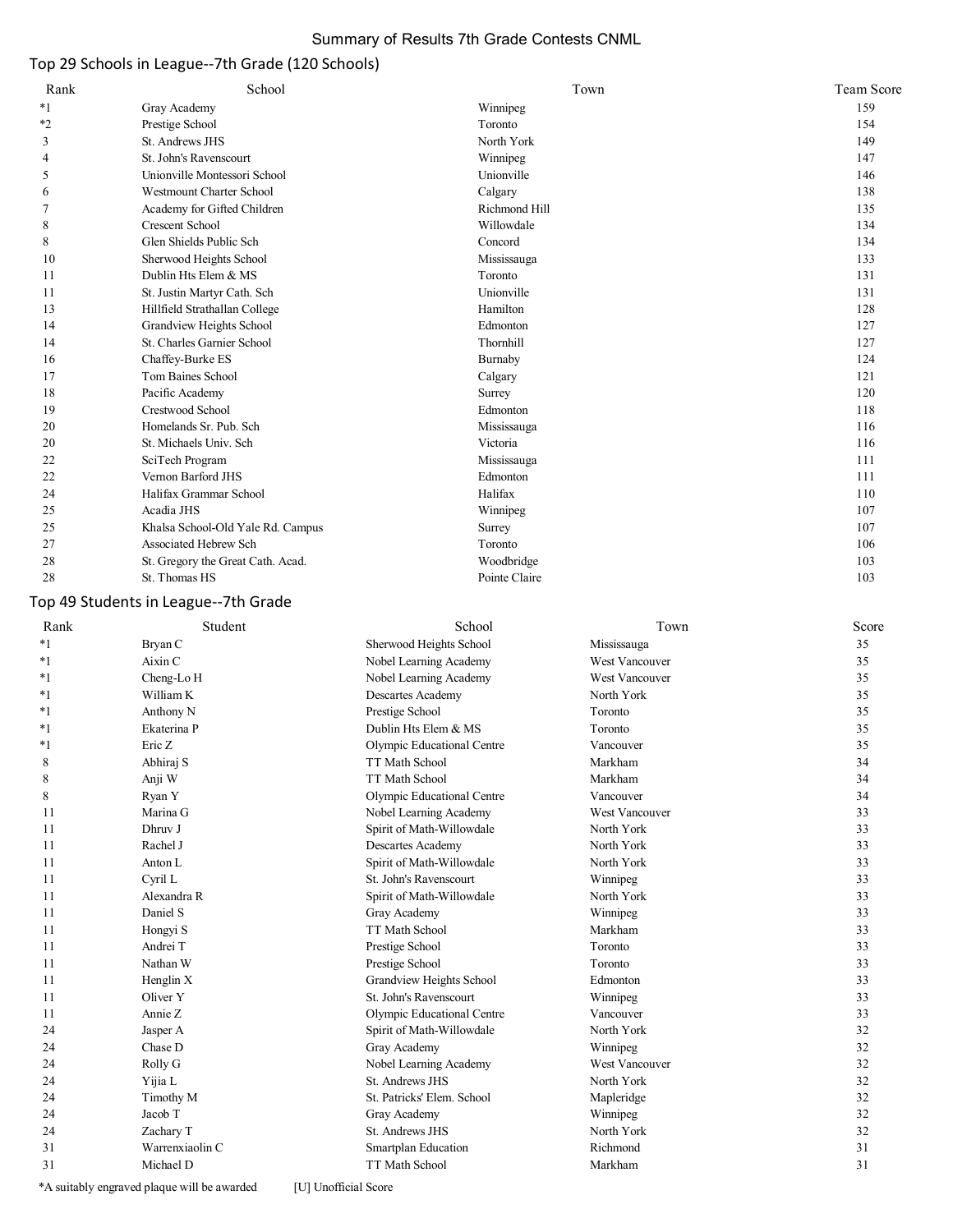# Summary of Results 7th Grade Contests CNML

| 31 | Nico D      | Gray Academy                            | Winnipeg               | 31 |
|----|-------------|-----------------------------------------|------------------------|----|
| 31 | Jonathan G  | Olympic Educational Centre              | Vancouver              | 31 |
| 31 | Terry G     | Olympic Educational Centre              | Vancouver              | 31 |
| 31 | Johnathan H | TT Math School                          | Markham                | 31 |
| 31 | Urie H      | Gray Academy                            | Winnipeg               | 31 |
| 31 | Naomi H     | Gray Academy                            | Winnipeg               | 31 |
| 31 | Joanne J    | St. Michaels Univ. Sch                  | Victoria               | 31 |
| 31 | Maya K      | Spirit of Math Sch Mississauga/Oakville | Mississauga            | 31 |
| 31 | Dora L      | TT Math School                          | Markham                | 31 |
| 31 | Chloe M     | Unionville Montessori School            | Unionville             | 31 |
| 31 | Ananthaa M  | Competitive Kids STEM Projects          | <b>Brampton</b>        | 31 |
| 31 | Ethan O     | Spirit of Math-Willowdale               | North York             | 31 |
| 31 | Vivan P     | Competitive Kids STEM Projects          | <b>Brampton</b>        | 31 |
| 31 | Alinah S    | Spirit of Math-Willowdale               | North York             | 31 |
| 31 | Curtis W    | Olympic Educational Centre              | Vancouver              | 31 |
| 31 | Rachel w    | Trueinspire Education                   | Surrey                 | 31 |
| 31 | Austin Y    | Triway Education                        | Whitchurch-Stouffville | 31 |
|    |             |                                         |                        |    |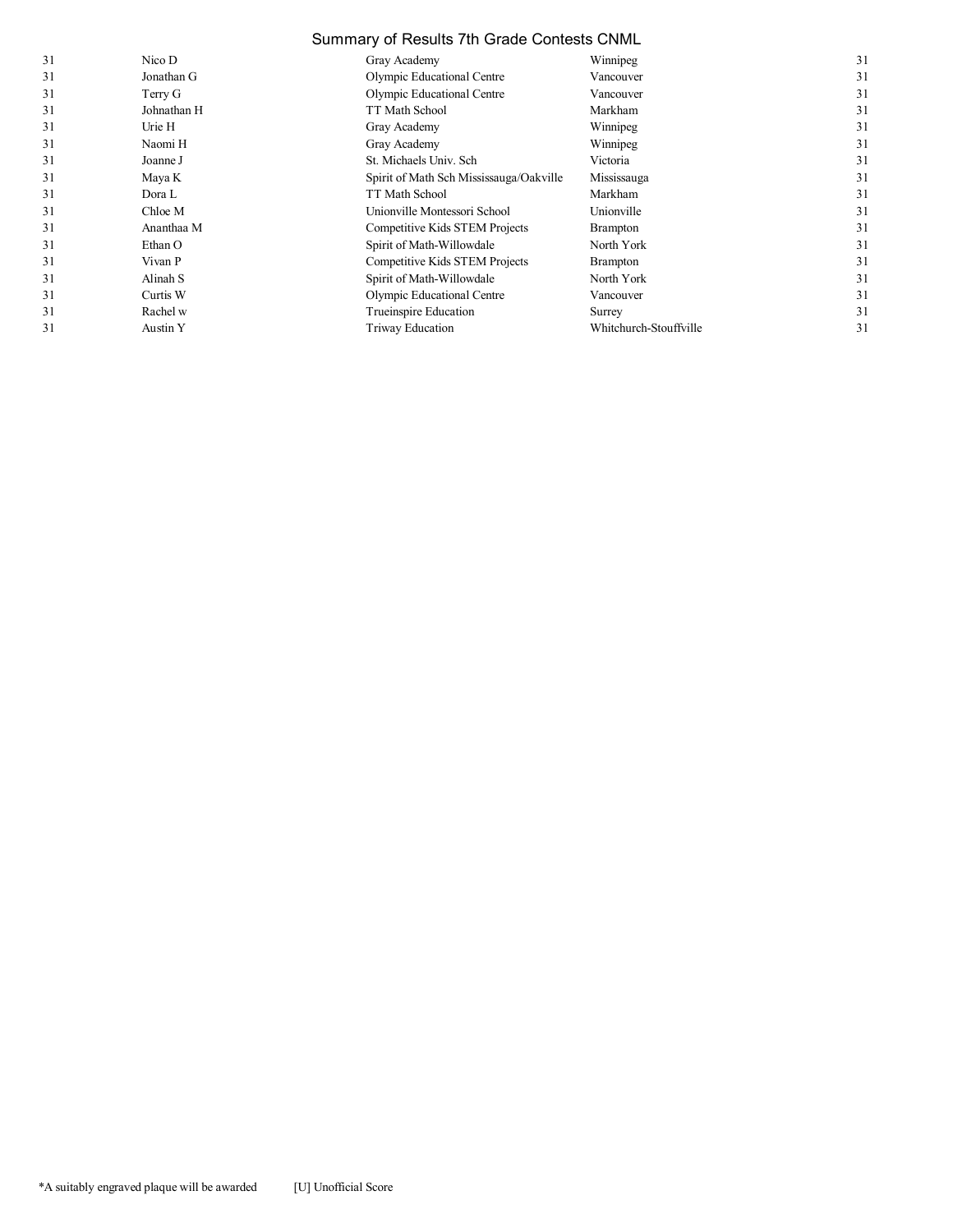### **Alberta**

# Top Schools in Region

| Rank           | School                          | Town     | Team Score |
|----------------|---------------------------------|----------|------------|
| $*1$           | <b>Westmount Charter School</b> | Calgary  | 138        |
| 2              | Grandview Heights School        | Edmonton | 127        |
| $\overline{3}$ | Tom Baines School               | Calgary  | 121        |
| $\overline{4}$ | Crestwood School                | Edmonton | 118        |
| 5              | Vernon Barford JHS              | Edmonton | 111        |
| 6              | <b>Tofield School</b>           | Tofield  | 87         |

| Rank | Student   | School                   | Town     | Score |
|------|-----------|--------------------------|----------|-------|
|      | Henglin X | Grandview Heights School | Edmonton | 33    |
|      | Danny W   | Westmount Charter School | Calgary  | 30    |
|      | Bella F   | Tom Baines School        | Calgary  | 29    |
| 4    | Michael W | Grandview Heights School | Edmonton | 28    |
| 4    | Colin W   | Crestwood School         | Edmonton | 28    |
| 4    | Tony W    | Westmount Charter School | Calgary  | 28    |
|      | Dominic M | Westmount Charter School | Calgary  | 27    |
|      | Nathan Z  | Westmount Charter School | Calgary  | 27    |
| 9    | Maheen A  | Westmount Charter School | Calgary  | 26    |
| 10   | Kinjal C  | Spirit of Math School    | Calgary  | 25    |
| 10   | William S | Tom Baines School        | Calgary  | 25    |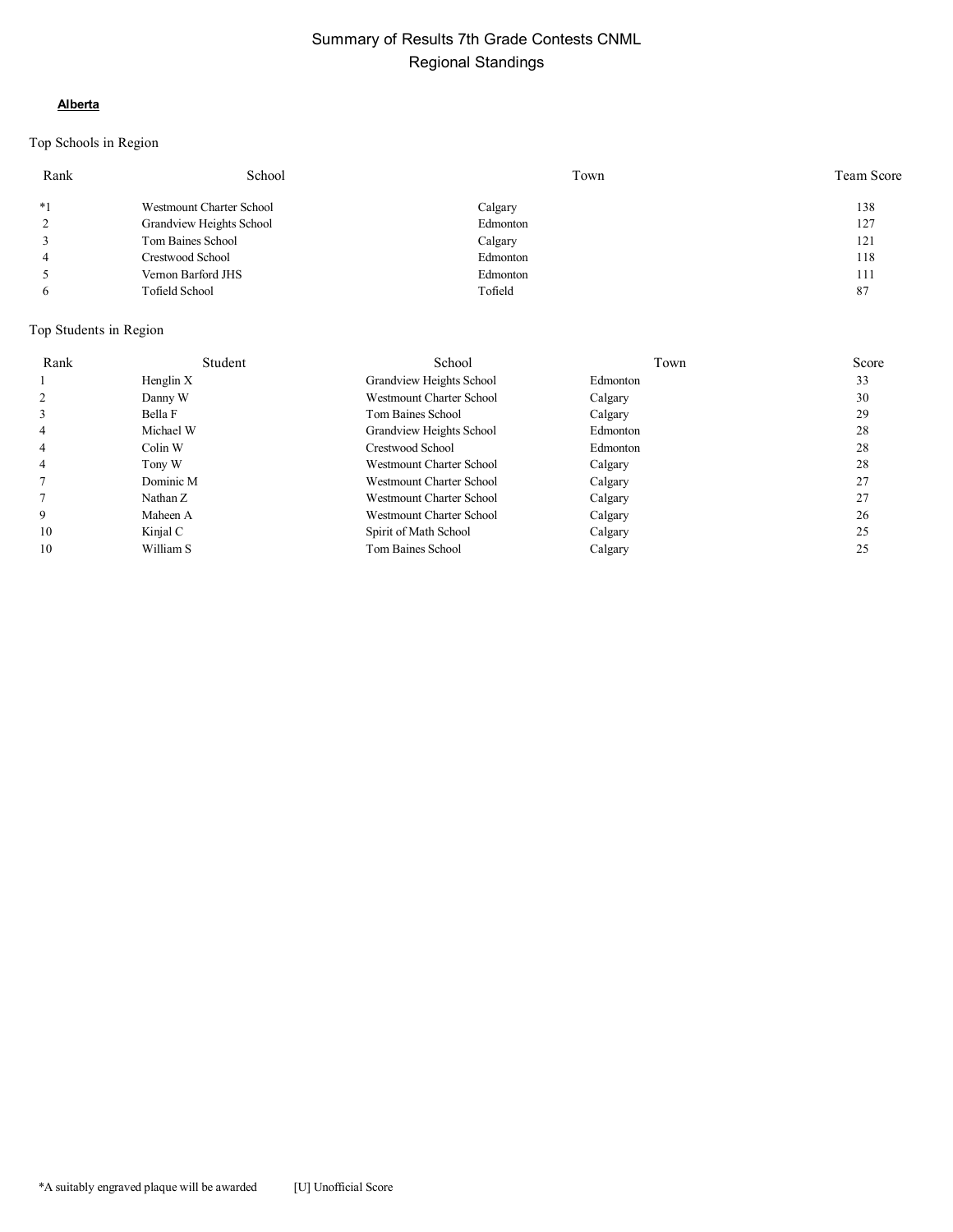#### **British Columbia**

# Top Schools in Region

| Rank | School                            | Town           | <b>Team Score</b> |
|------|-----------------------------------|----------------|-------------------|
| $*1$ | Chaffey-Burke ES                  | Burnaby        | 124               |
| 2    | Pacific Academy                   | Surrey         | 120               |
| 3    | St. Michaels Univ. Sch            | Victoria       | 116               |
| 4    | Khalsa School-Old Yale Rd. Campus | Surrey         | 107               |
| 5    | Glenlyon Norfolk School           | Victoria       | 98                |
| 6    | St. John's School                 | Vancouver      | 97                |
|      | GAD Elementary School             | Surrey         | 91                |
| 8    | 100 Mile Elementary Sch           | 100 Mile House | 89                |
| 9    | Eagle Mountain MS                 | Anmore         | 81                |
| 10   | Khalsa School-Newton Campus       | Surrey         | 75                |

| Rank | Student         | School                     | Town                  | Score |
|------|-----------------|----------------------------|-----------------------|-------|
|      | Aixin C         | Nobel Learning Academy     | West Vancouver        | 35    |
|      | Cheng-Lo H      | Nobel Learning Academy     | West Vancouver        | 35    |
|      | Eric Z          | Olympic Educational Centre | Vancouver             | 35    |
|      | Ryan Y          | Olympic Educational Centre | Vancouver             | 34    |
|      | Marina G        | Nobel Learning Academy     | West Vancouver        | 33    |
|      | Annie Z         | Olympic Educational Centre | Vancouver             | 33    |
|      | Rolly G         | Nobel Learning Academy     | <b>West Vancouver</b> | 32    |
|      | Timothy M       | St. Patricks' Elem. School | Mapleridge            | 32    |
| 9    | Warrenxiaolin C | Smartplan Education        | Richmond              | 31    |
| 9    | Jonathan G      | Olympic Educational Centre | Vancouver             | 31    |
| 9    | Terry G         | Olympic Educational Centre | Vancouver             | 31    |
| 9    | Joanne J        | St. Michaels Univ. Sch     | Victoria              | 31    |
| 9    | Curtis W        | Olympic Educational Centre | Vancouver             | 31    |
| 9    | Rachel w        | Trueinspire Education      | Surrey                | 31    |
|      |                 |                            |                       |       |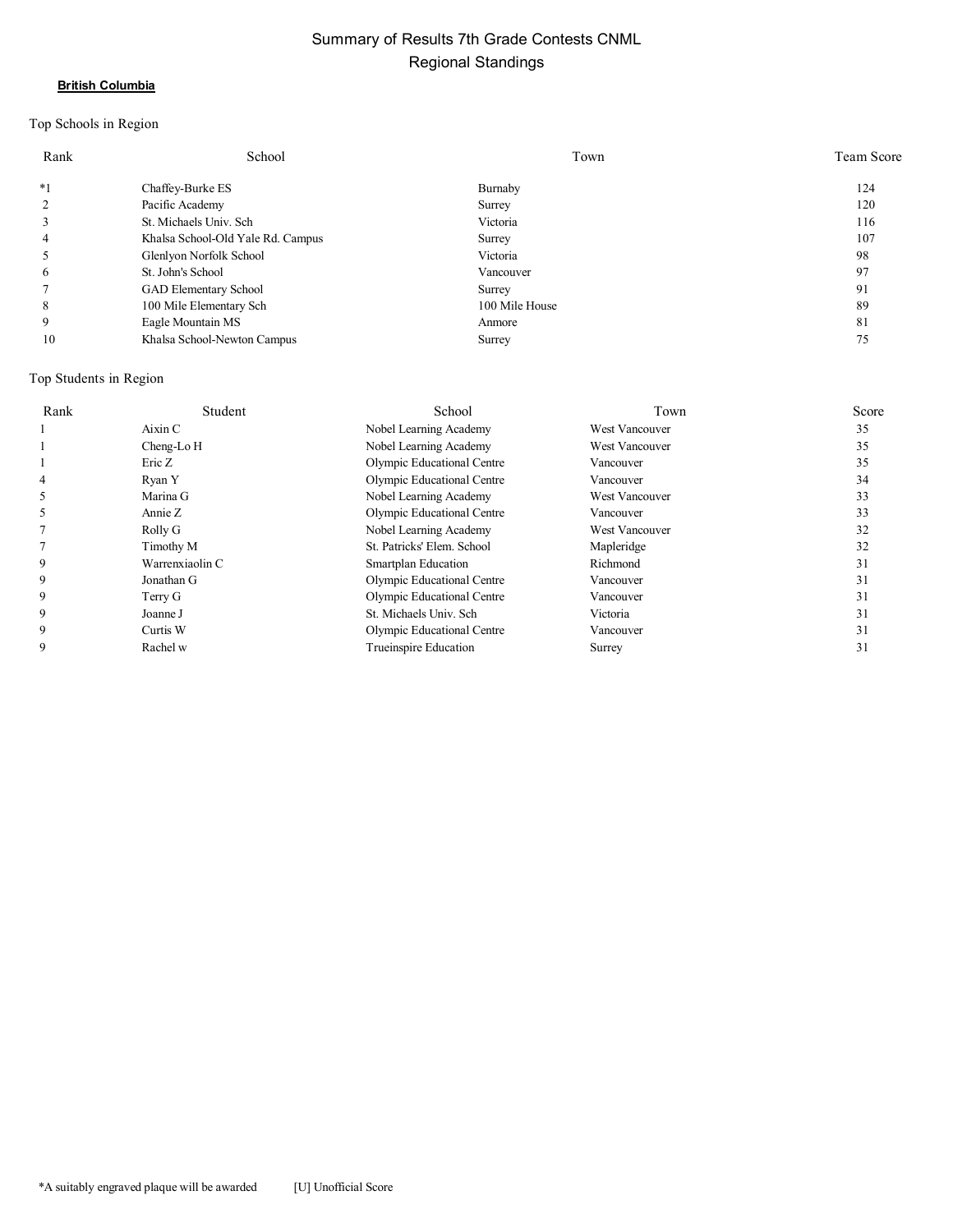#### **Manitoba**

#### Top Schools in Region

| Rank | School                     | Town     | Team Score |
|------|----------------------------|----------|------------|
|      | Gray Academy               | Winnipeg | 159        |
|      | St. John's Ravenscourt     | Winnipeg | 147        |
|      | Acadia JHS                 | Winnipeg | 107        |
|      | Ecole Morden Middle School | Morden   | 93         |
|      | Linden Lanes School        | Brandon  | 79         |
| 6    | Springfield Middle School  | Oakbank  |            |

#### Top Students in Region

| Rank           | Student  | School                 | Town     | Score |
|----------------|----------|------------------------|----------|-------|
|                | Cyril L  | St. John's Ravenscourt | Winnipeg | 33    |
|                | Daniel S | Gray Academy           | Winnipeg | 33    |
|                | Oliver Y | St. John's Ravenscourt | Winnipeg | 33    |
| $\overline{4}$ | Chase D  | Gray Academy           | Winnipeg | 32    |
| $\overline{4}$ | Jacob T  | Gray Academy           | Winnipeg | 32    |
| 6              | Nico D   | Gray Academy           | Winnipeg | 31    |
| 6              | Urie H   | Gray Academy           | Winnipeg | 31    |
| 6              | Naomi H  | Gray Academy           | Winnipeg | 31    |
| 9              | Jonah G  | Gray Academy           | Winnipeg | 30    |
| 10             | Ayaan T  | St. John's Ravenscourt | Winnipeg | 28    |

#### **New Brunswick, Newfoundland and Labrador, Nova Scotia, Prince Edward Island, Saskatchewan**

#### Top Schools in Region

| Rank        | School                 | Town    | <b>Team Score</b> |
|-------------|------------------------|---------|-------------------|
| $*1$        | Halifax Grammar School | Halifax | 110               |
| $\sim$<br>- | Armbrae Academy        | Halifax | 88                |

| Rank     | Student   | School                   | Town      | Score |
|----------|-----------|--------------------------|-----------|-------|
|          | Qijia W   | Halifax Grammar School   | Halifax   | 26    |
|          | Andy W    | Halifax Grammar School   | Halifax   | 25    |
|          | Yutong L  | Maplehurst Middle School | Moncton   | 23    |
|          | Cinra M   | Halifax Grammar School   | Halifax   | 22    |
|          | Hanson W  | Armbrae Academy          | Halifax   | 20    |
| $\sigma$ | Juho O    | Armbrae Academy          | Halifax   | 19    |
| $\sigma$ | Dayun S   | Halifax Grammar School   | Halifax   | 19    |
| 8        | Chuxia H  | Halifax Grammar School   | Halifax   | 18    |
| 8        | Zenobia P | Halifax Grammar School   | Halifax   | 18    |
|          | Levi R    | Esterhazy School         | Esterhazy | 18    |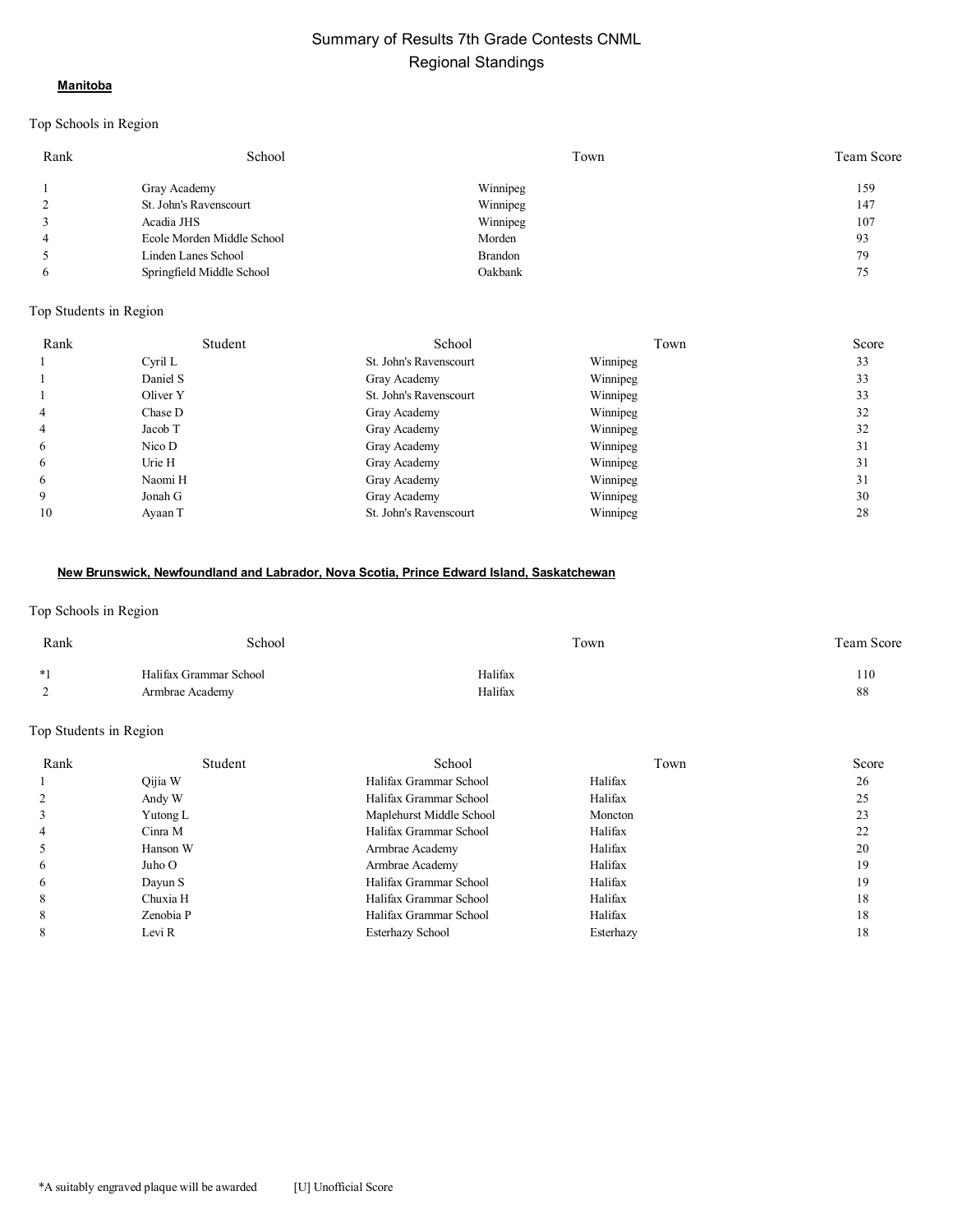#### **Ontario**

# Top Schools in Region

| Rank           | School                        | Town          | <b>Team Score</b> |
|----------------|-------------------------------|---------------|-------------------|
|                | Prestige School               | Toronto       | 154               |
| $\overline{c}$ | St. Andrews JHS               | North York    | 149               |
| 3              | Unionville Montessori School  | Unionville    | 146               |
| 4              | Academy for Gifted Children   | Richmond Hill | 135               |
|                | Crescent School               | Willowdale    | 134               |
| 5              | Glen Shields Public Sch       | Concord       | 134               |
|                | Sherwood Heights School       | Mississauga   | 133               |
| 8              | Dublin Hts Elem & MS          | Toronto       | 131               |
| 8              | St. Justin Martyr Cath. Sch   | Unionville    | 131               |
| 10             | Hillfield Strathallan College | Hamilton      | 128               |

| Rank | Student     | School                    | Town           | Score |
|------|-------------|---------------------------|----------------|-------|
|      | Bryan C     | Sherwood Heights School   | Mississauga    | 35    |
|      | William K   | Descartes Academy         | North York     | 35    |
|      | Anthony N   | Prestige School           | <b>Toronto</b> | 35    |
|      | Ekaterina P | Dublin Hts Elem & MS      | Toronto        | 35    |
|      | Abhiraj S   | <b>TT Math School</b>     | Markham        | 34    |
|      | Anji W      | <b>TT Math School</b>     | Markham        | 34    |
|      | Dhruv J     | Spirit of Math-Willowdale | North York     | 33    |
|      | Rachel J    | <b>Descartes Academy</b>  | North York     | 33    |
|      | Anton L     | Spirit of Math-Willowdale | North York     | 33    |
|      | Alexandra R | Spirit of Math-Willowdale | North York     | 33    |
|      | Hongyi S    | <b>TT Math School</b>     | Markham        | 33    |
|      | Andrei T    | Prestige School           | Toronto        | 33    |
|      | Nathan W    | Prestige School           | Toronto        | 33    |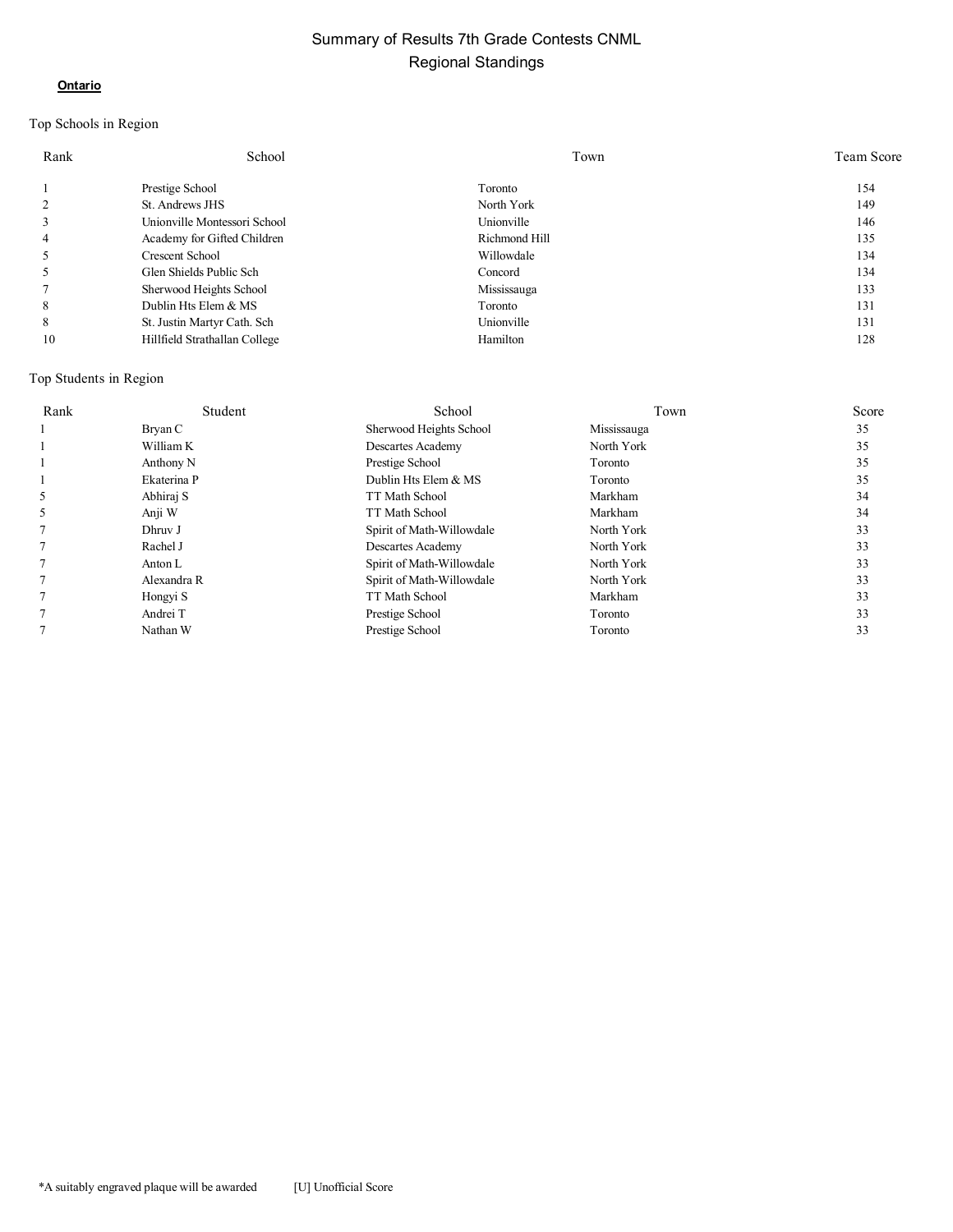#### **Quebec**

# Top Schools in Region

| Rank           | School               | Town          | Team Score |
|----------------|----------------------|---------------|------------|
| $*1$           | St. Thomas HS        | Pointe Claire | 103        |
| 2              | Lower Canada College | Montreal      | 97         |
|                | Trafalgar School     | Montreal      | 81         |
| $\overline{4}$ | Sacred Heart School  | Montreal      | 79         |

| Rank | Student               | School               | Town          | Score |
|------|-----------------------|----------------------|---------------|-------|
|      | Finn S                | Lower Canada College | Montreal      | 24    |
| 2    | Oianyu W              | Trafalgar School     | Montreal      | 23    |
| 3    | Gabriel James C       | St. Thomas HS        | Pointe Claire | 22    |
| 4    | Zachary P             | St. Thomas HS        | Pointe Claire | 21    |
| 4    | Vaaranan S            | St. Thomas HS        | Pointe Claire | 21    |
| 6    | Michael P             | St. Thomas HS        | Pointe Claire | 20    |
|      | Callum C              | St. Thomas HS        | Pointe Claire | 19    |
|      | Phillip M             | Lower Canada College | Montreal      | 19    |
| 9    | Ria B                 | Lower Canada College | Montreal      | 18    |
| 9    | Leon F                | St. Thomas HS        | Pointe Claire | 18    |
| 9    | Chenxi L              | Lower Canada College | Montreal      | 18    |
| 9    | Rachel O              | Trafalgar School     | Montreal      | 18    |
| 9    | Anthony Constantine P | St. Thomas HS        | Pointe Claire | 18    |
| 9    | Rian R                | Lower Canada College | Montreal      | 18    |
| 9    | Aiden T               | St. Thomas HS        | Pointe Claire | 18    |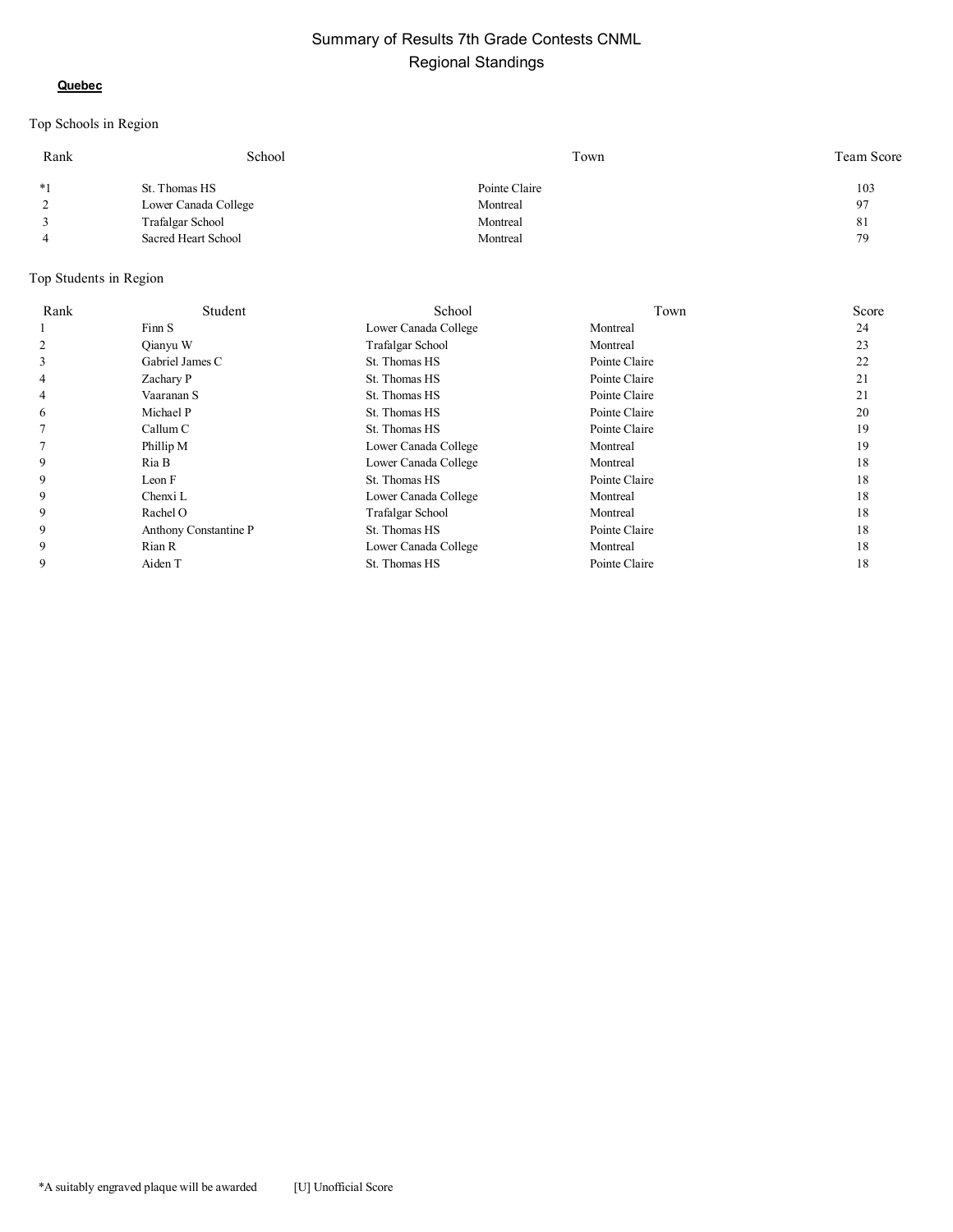# Summary of Results 8th Grade Contests CNML

#### Top 34 Schools in League--8th Grade (118 Schools)

| Rank           | School                                        |                                         | Town            | Team Score |
|----------------|-----------------------------------------------|-----------------------------------------|-----------------|------------|
| $*_{1}$        | Glen Shields Public Sch                       | Concord                                 |                 | 163        |
| *2             | St. George's School                           | Vancouver                               |                 | 158        |
| 3              | St. Justin Martyr Cath. Sch                   | Unionville                              |                 | 157        |
| $\overline{4}$ | Grandview Heights School                      | Edmonton                                |                 | 156        |
| 5              | Homelands Sr. Pub. Sch                        | Mississauga                             |                 | 154        |
| 6              | Burnaby South Sec. Sch                        | Burnaby                                 |                 | 153        |
| 6              | Westmount Charter School                      | Calgary                                 |                 | 153        |
| 8              | St. Andrews JHS                               | North York                              |                 | 152        |
| 9              | Acadia JHS                                    | Winnipeg                                |                 | 151        |
| 10             | Prestige School                               | Toronto                                 |                 | 150        |
| 11             | Dublin Hts Elem & MS                          | Toronto                                 |                 | 149        |
| 11             | Vernon Barford JHS                            | Edmonton                                |                 | 149        |
| 13             | <b>Highland JHS</b>                           | North York                              |                 | 148        |
| 13             | Hillfield Strathallan College                 | Hamilton                                |                 | 148        |
| 15             | Halifax Grammar School                        | Halifax                                 |                 | 146        |
| 16             | Academy for Gifted Children                   | Richmond Hill                           |                 | 145        |
| 16             |                                               |                                         |                 | 145        |
|                | SciTech Program<br>St. Charles Garnier School | Mississauga<br>Thornhill                |                 | 144        |
| 18             |                                               | West Vancouver                          |                 |            |
| 19             | Sentinel Secondary School                     |                                         |                 | 143        |
| 20             | Point Grey Sec. School                        | Vancouver                               |                 | 142        |
| 21             | A. A. Martin Sr. Pub. Sch                     | Mississauga                             |                 | 141        |
| 22             | Glenlyon Norfolk School                       | Victoria                                |                 | 140        |
| 23             | Unionville Montessori School                  | Unionville                              |                 | 139        |
| 24             | Crestwood School                              | Edmonton                                |                 | 138        |
| 24             | St. Michaels Univ. Sch                        | Victoria                                |                 | 138        |
| 26             | Camilla Road Public School                    | Mississauga                             |                 | 137        |
| 27             | St. John's Ravenscourt                        | Winnipeg                                |                 | 136        |
| 28             | Pacific Academy                               | Surrey                                  |                 | 135        |
| 29             | Lester B. Pearson ES                          | Toronto                                 |                 | 134        |
| 30             | Associated Hebrew Sch                         | Toronto                                 |                 | 132        |
| 31             | St. John's School                             | Vancouver                               |                 | 131        |
| 32             | Crescent School                               | Willowdale                              |                 | 128        |
| 33             | Sir Winston Churchill SS                      | Vancouver                               |                 | 126        |
| 33             | Tom Baines School                             | Calgary                                 |                 | 126        |
|                | Top 49 Students in League--8th Grade          |                                         |                 |            |
| Rank           | Student                                       | School                                  | Town            | Score      |
| $^*1$          | Jeffrey C                                     | Olympic Educational Centre              | Vancouver       | 35         |
| $^*1$          | Leon R                                        | Prestige School                         | Toronto         | 35         |
| 3              | Ansh A                                        | Competitive Kids STEM Projects          | <b>Brampton</b> | 34         |
| 3              | Sean C                                        | Glen Shields Public Sch                 | Concord         | 34         |
| 3              | Richard L                                     | St. Justin Martyr Cath. Sch             | Unionville      | 34         |
| 3              | Daniel L                                      | Halifax Grammar School                  | Halifax         | 34         |
| 3              | Andy L                                        | Halifax Grammar School                  | Halifax         | 34         |
| 3              | Ryan Z                                        | Olympic Educational Centre              | Vancouver       | 34         |
| 9              | Jonathan C                                    | Burnaby South Sec. Sch                  | Burnaby         | 33         |
| 9              | Cael F                                        | Olympic Educational Centre              | Vancouver       | 33         |
| 9              | YiBo G                                        | Olympic Educational Centre              | Vancouver       | 33         |
| 9              | William J                                     | Olympic Educational Centre              | Vancouver       | 33         |
| 9              | Xianxuan L                                    | Olympic Educational Centre              | Vancouver       | 33         |
| 9              | Ryan P                                        | St. George's School                     | Vancouver       | 33         |
| 9              | Andrei P                                      | Spirit of Math Sch Mississauga/Oakville | Mississauga     | 33         |
| 9              | Mark R                                        | Competitive Kids STEM Projects          | <b>Brampton</b> | 33         |
| 9              | Alex S                                        | Sentinel Secondary School               | West Vancouver  | 33         |
| 9              | <b>KAIYI S</b>                                | Fresh Minds Academy                     | Richmond        | 33         |
| 9              | Rena W                                        | Vernon Barford JHS                      | Edmonton        | 33         |

 9 Harvey X St. John's Ravenscourt Winnipeg 33 9 Michael Y Triway Education Whitchurch-Stouffville 33 9 Brian Z Glen Shields Public Sch Concord 33 23 Lucas A Contract Contract Contract Contract Contract Contract Contract Contract Contract Contract Contract Contract Contract Contract Contract Contract Contract Contract Contract Contract Contract Contract Contract Cont 23 Christopher C Spirit of Math-Willowdale North York 32<br>23 Nichola C Acadia JHS Winnipeg 32 23 Nichola C Acadia JHS Ninnipeg 32 23 Ryan C Grandview Heights School Edmonton 32 23 Yuyang F St. George's School Vancouver 32

\*A suitably engraved plaque will be awarded [U] Unofficial Score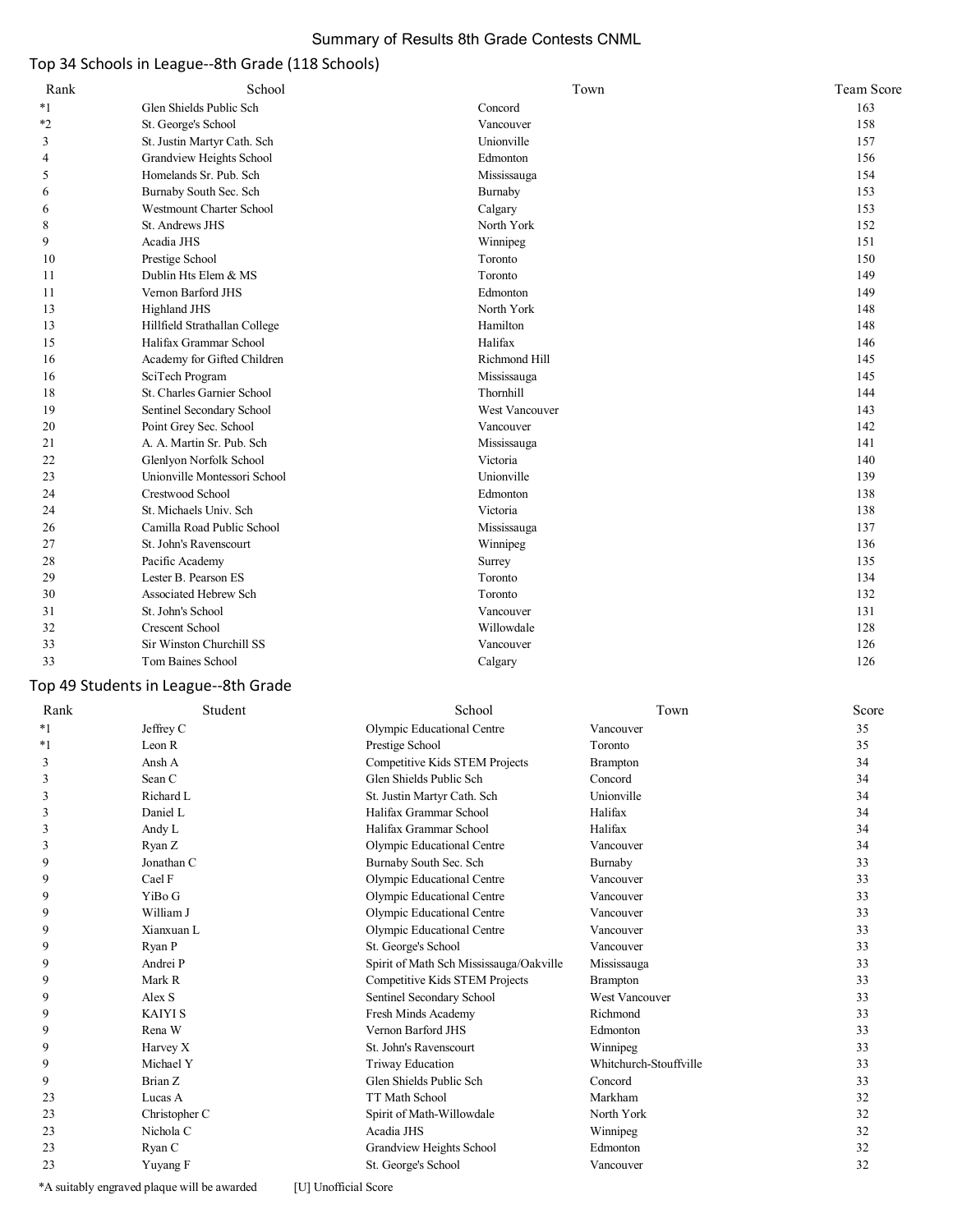|    | Summary of Results 8th Grade Contests CNML |                                 |                       |    |
|----|--------------------------------------------|---------------------------------|-----------------------|----|
| 23 | Alan Mingrui G                             | Smartplan Education             | Richmond              | 32 |
| 23 | Jinrui H                                   | TT Math School                  | Markham               | 32 |
| 23 | Allison L                                  | Pacific Academy                 | Surrey                | 32 |
| 23 | Tyler L                                    | Burnaby South Sec. Sch          | Burnaby               | 32 |
| 23 | Sophia L                                   | TT Math School                  | Markham               | 32 |
| 23 | Kevin L                                    | Grandview Heights School        | Edmonton              | 32 |
| 23 | Isaac L                                    | Glen Shields Public Sch         | Concord               | 32 |
| 23 | Rushil M                                   | Homelands Sr. Pub. Sch          | Mississauga           | 32 |
| 23 | Shotaro R                                  | Westmount Charter School        | Calgary               | 32 |
| 23 | Alan S                                     | Glen Shields Public Sch         | Concord               | 32 |
| 23 | Peter S                                    | Academy for Gifted Children     | Richmond Hill         | 32 |
| 23 | Adam S                                     | Spirit of Math-Willowdale       | North York            | 32 |
| 23 | Steven S                                   | Sentinel Secondary School       | <b>West Vancouver</b> | 32 |
| 23 | Angela S                                   | <b>Highland JHS</b>             | North York            | 32 |
| 23 | Haoze W                                    | <b>Brilliant Tree Education</b> | <b>West Vancouver</b> | 32 |
| 23 | Philemon X                                 | Glen Shields Public Sch         | Concord               | 32 |
| 23 | Reginald Y                                 | Prestige School                 | Toronto               | 32 |
| 23 | Alan Y                                     | <b>TT Math School</b>           | Markham               | 32 |
| 23 | Jerry Y                                    | <b>Westmount Charter School</b> | Calgary               | 32 |
| 23 | Ray Z                                      | St. George's School             | Vancouver             | 32 |
| 23 | Kenny Z                                    | TT Math School                  | Markham               | 32 |
| 23 | Stanley Z                                  | St. Justin Martyr Cath. Sch     | Unionville            | 32 |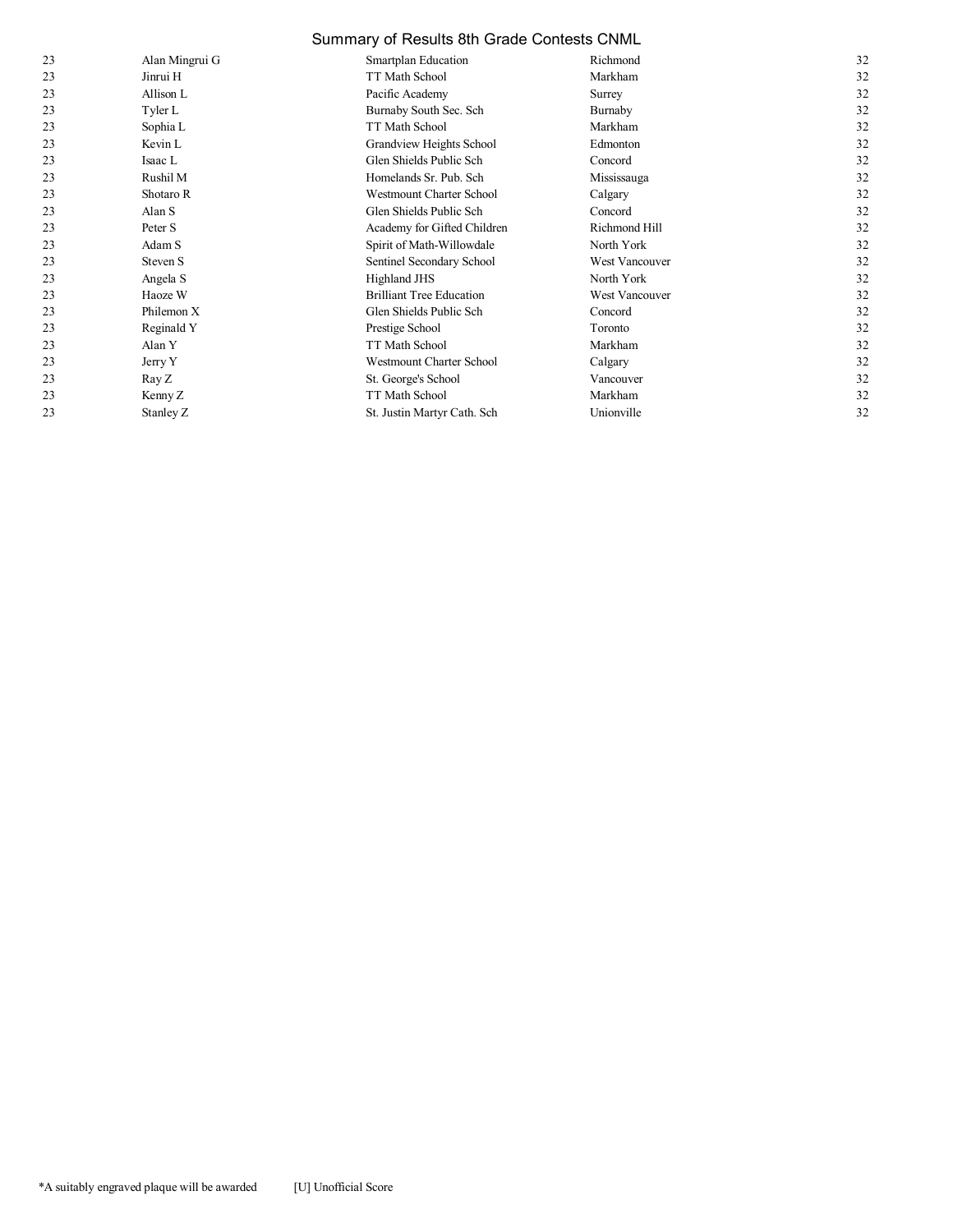#### **Alberta**

# Top Schools in Region

| Rank           | School                              | Town         | Team Score |
|----------------|-------------------------------------|--------------|------------|
| $*1$           | Grandview Heights School            | Edmonton     | 156        |
| 2              | Westmount Charter School            | Calgary      | 153        |
| 3              | Vernon Barford JHS                  | Edmonton     | 149        |
| $\overline{4}$ | Crestwood School                    | Edmonton     | 138        |
| 5              | Tom Baines School                   | Calgary      | 126        |
| 6              | Centre for Academic/Personal Excel. | Medicine Hat | 102        |
|                | Tofield School                      | Tofield      | 98         |

| Rank | Student     | School                          | Town     | Score |
|------|-------------|---------------------------------|----------|-------|
|      | Rena W      | Vernon Barford JHS              | Edmonton | 33    |
|      | Ryan C      | Grandview Heights School        | Edmonton | 32    |
|      | Kevin L     | Grandview Heights School        | Edmonton | 32    |
|      | Shotaro R   | <b>Westmount Charter School</b> | Calgary  | 32    |
|      | Jerry Y     | <b>Westmount Charter School</b> | Calgary  | 32    |
| 6    | April C     | Westmount Charter School        | Calgary  | 31    |
| 6    | Matthew L   | Grandview Heights School        | Edmonton | 31    |
| 6    | Iris W      | Grandview Heights School        | Edmonton | 31    |
| 9    | Irene J     | Grandview Heights School        | Edmonton | 30    |
| 9    | Catherine M | Grandview Heights School        | Edmonton | 30    |
| 9    | Cathy R     | Vernon Barford JHS              | Edmonton | 30    |
| 9    | Caroline Z  | Vernon Barford JHS              | Edmonton | 30    |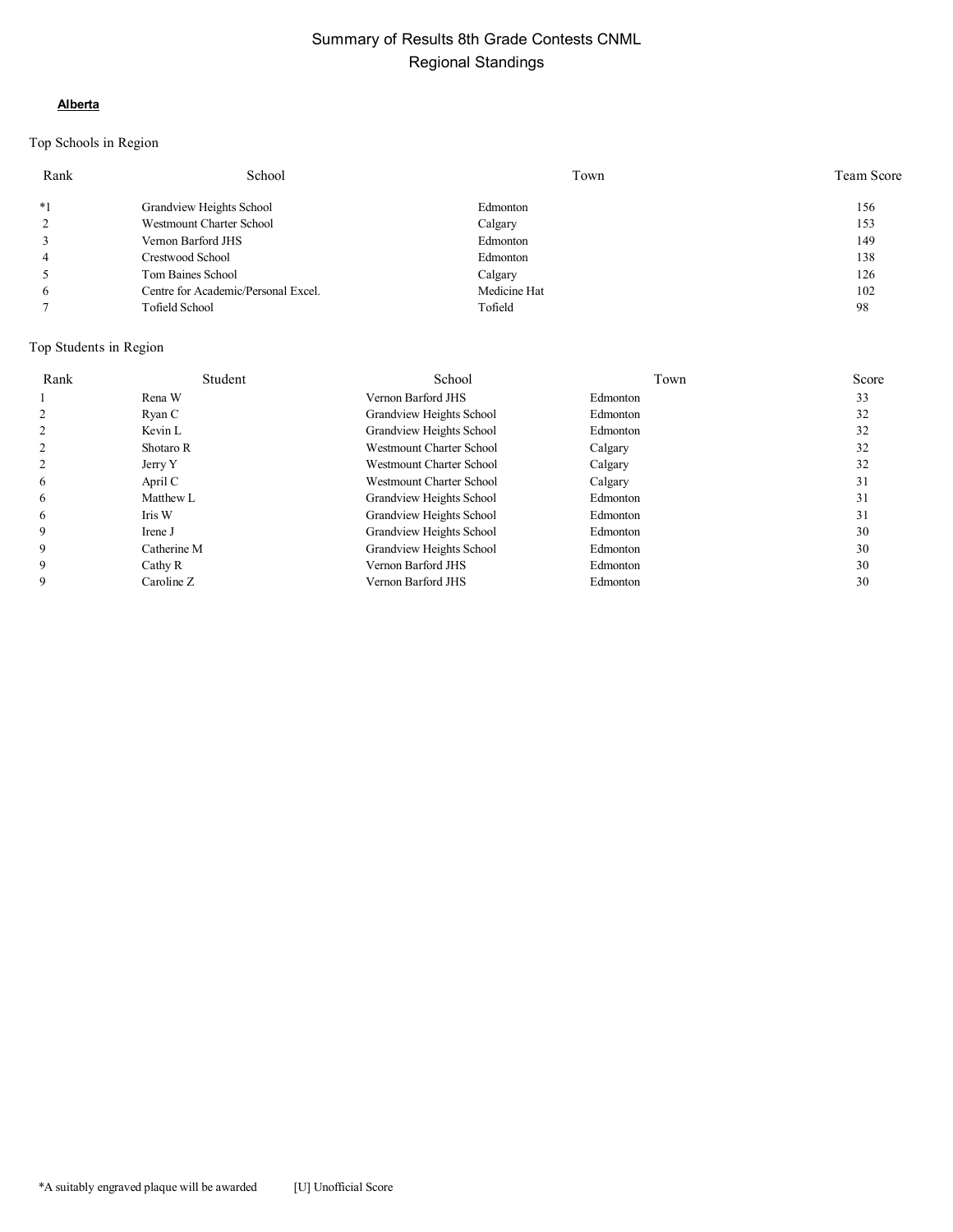#### **British Columbia**

# Top Schools in Region

| Rank | School                    | Town           | Team Score |
|------|---------------------------|----------------|------------|
|      | St. George's School       | Vancouver      | 158        |
|      | Burnaby South Sec. Sch    | Burnaby        | 153        |
|      | Sentinel Secondary School | West Vancouver | 143        |
| 4    | Point Grey Sec. School    | Vancouver      | 142        |
|      | Glenlyon Norfolk School   | Victoria       | 140        |
| 6    | St. Michaels Univ. Sch    | Victoria       | 138        |
|      | Pacific Academy           | Surrey         | 135        |
| 8    | St. John's School         | Vancouver      | 131        |
| 9    | Sir Winston Churchill SS  | Vancouver      | 126        |
| 10   | Eagle Mountain MS         | Anmore         | 121        |

#### Top Students in Region

| Rank | Student    | School                     | Town           | Score |
|------|------------|----------------------------|----------------|-------|
|      | Jeffrey C  | Olympic Educational Centre | Vancouver      | 35    |
|      | Ryan Z     | Olympic Educational Centre | Vancouver      | 34    |
|      | Jonathan C | Burnaby South Sec. Sch     | Burnaby        | 33    |
|      | Cael F     | Olympic Educational Centre | Vancouver      | 33    |
|      | YiBo G     | Olympic Educational Centre | Vancouver      | 33    |
|      | William J  | Olympic Educational Centre | Vancouver      | 33    |
|      | Xianxuan L | Olympic Educational Centre | Vancouver      | 33    |
|      | Ryan P     | St. George's School        | Vancouver      | 33    |
|      | Alex S     | Sentinel Secondary School  | West Vancouver | 33    |
|      | KAIYI S    | Fresh Minds Academy        | Richmond       | 33    |

#### **Manitoba**

# Top Schools in Region

| Rank | School                     | Town     | Team Score |
|------|----------------------------|----------|------------|
| $*1$ | Acadia JHS                 | Winnipeg | 151        |
|      | St. John's Ravenscourt     | Winnipeg | 136        |
|      | Springfield Middle School  | Oakbank  | 100        |
|      | Ecole Morden Middle School | Morden   | 84         |

| Rank | Student   | School                     | Town     | Score |
|------|-----------|----------------------------|----------|-------|
|      | Harvey X  | St. John's Ravenscourt     | Winnipeg | 33    |
|      | Nichola C | Acadia JHS                 | Winnipeg | 32    |
| 3    | Caleb C   | Acadia JHS                 | Winnipeg | 31    |
| 4    | Shubh S   | Acadia JHS                 | Winnipeg | 30    |
|      | Ruhani J  | Acadia JHS                 | Winnipeg | 29    |
| 5    | Seniru K  | Acadia JHS                 | Winnipeg | 29    |
|      | Sam K     | Ecole Morden Middle School | Morden   | 29    |
|      | Ben X     | Acadia JHS                 | Winnipeg | 29    |
| 9    | Xiqu W    | St. John's Ravenscourt     | Winnipeg | 28    |
| 10   | Yifei H   | St. John's Ravenscourt     | Winnipeg | 27    |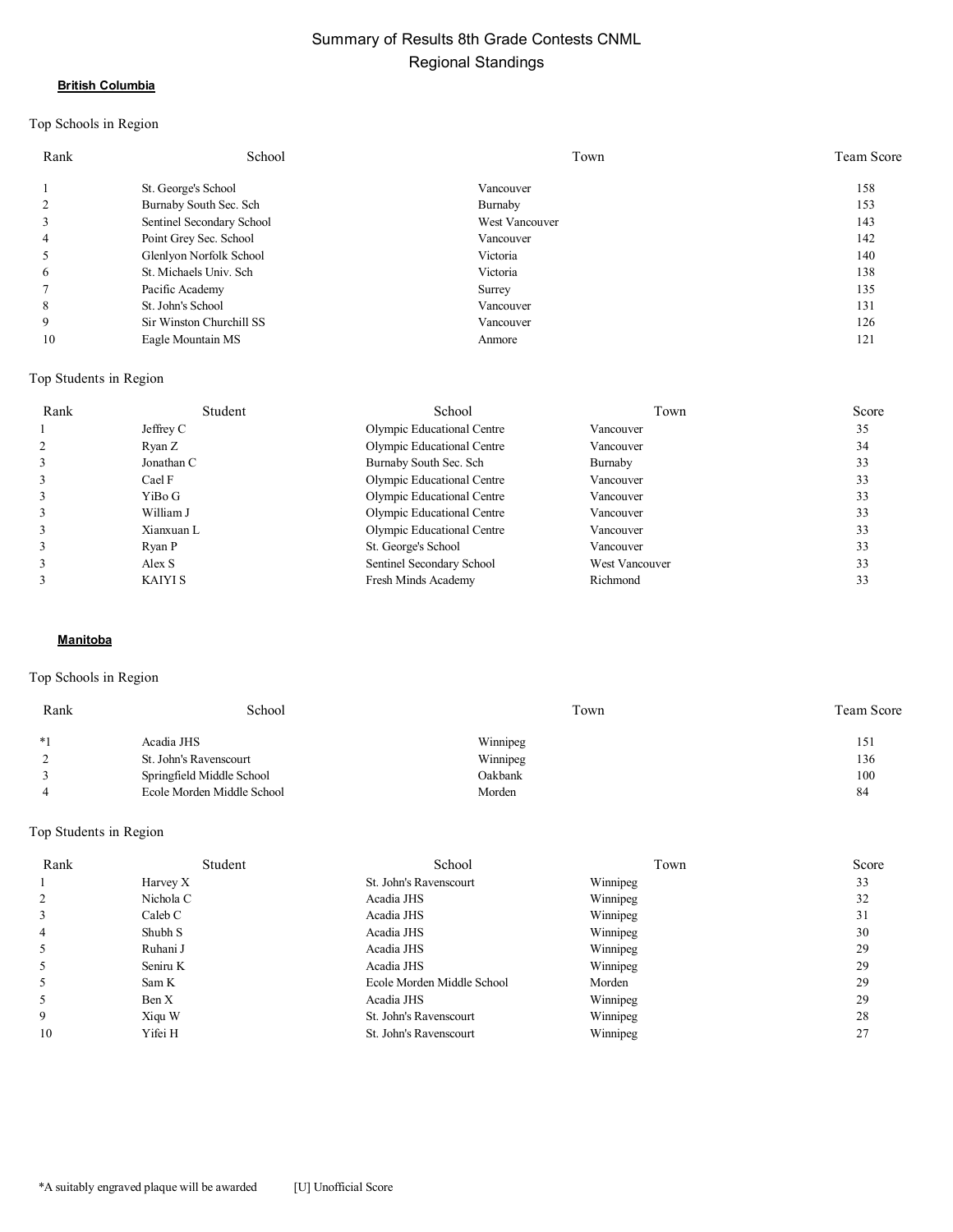# Summary of Results 8th Grade Contests CNML Regional Standings **New Brunswick, Newfoundland and Labrador, Nova Scotia, Prince Edward Island, Saskatchewan**

Top Schools in Region

| Rank | School                   | Town          | <b>Team Score</b> |
|------|--------------------------|---------------|-------------------|
| $*1$ | Halifax Grammar School   | Halifax       | 146               |
|      | Greystone Heights School | Saskatoon     | 121               |
|      | Armbrae Academy          | Halifax       | 110               |
|      | Maplehurst Middle School | Moncton       | 110               |
|      | Beaconsfield JHS         | St. John's    | 101               |
| 6    | Fairview School          | Swift Current | 87                |
|      | <b>Esterhazy School</b>  | Esterhazy     | 81                |

| Rank | Student    | School                   | Town               | Score |
|------|------------|--------------------------|--------------------|-------|
|      | Andy L     | Halifax Grammar School   | Halifax            | 34    |
|      | Daniel L   | Halifax Grammar School   | Halifax            | 34    |
|      | Ryaan K    | Halifax Grammar School   | Halifax            | 31    |
| 4    | Nialan Y   | Greystone Heights School | Saskatoon          | 28    |
|      | Aya M      | Beaconsfield JHS         | St. John's         | 26    |
| 6    | Nathan C   | Belfast Cons. School     | <b>Belle River</b> | 25    |
| 6    | Janice L   | Maplehurst Middle School | Moncton            | 25    |
| 6    | Angelina Z | Greystone Heights School | Saskatoon          | 25    |
| 9    | Ethan C    | Halifax Grammar School   | Halifax            | 24    |
| 9    | Nina H     | Maplehurst Middle School | Moncton            | 24    |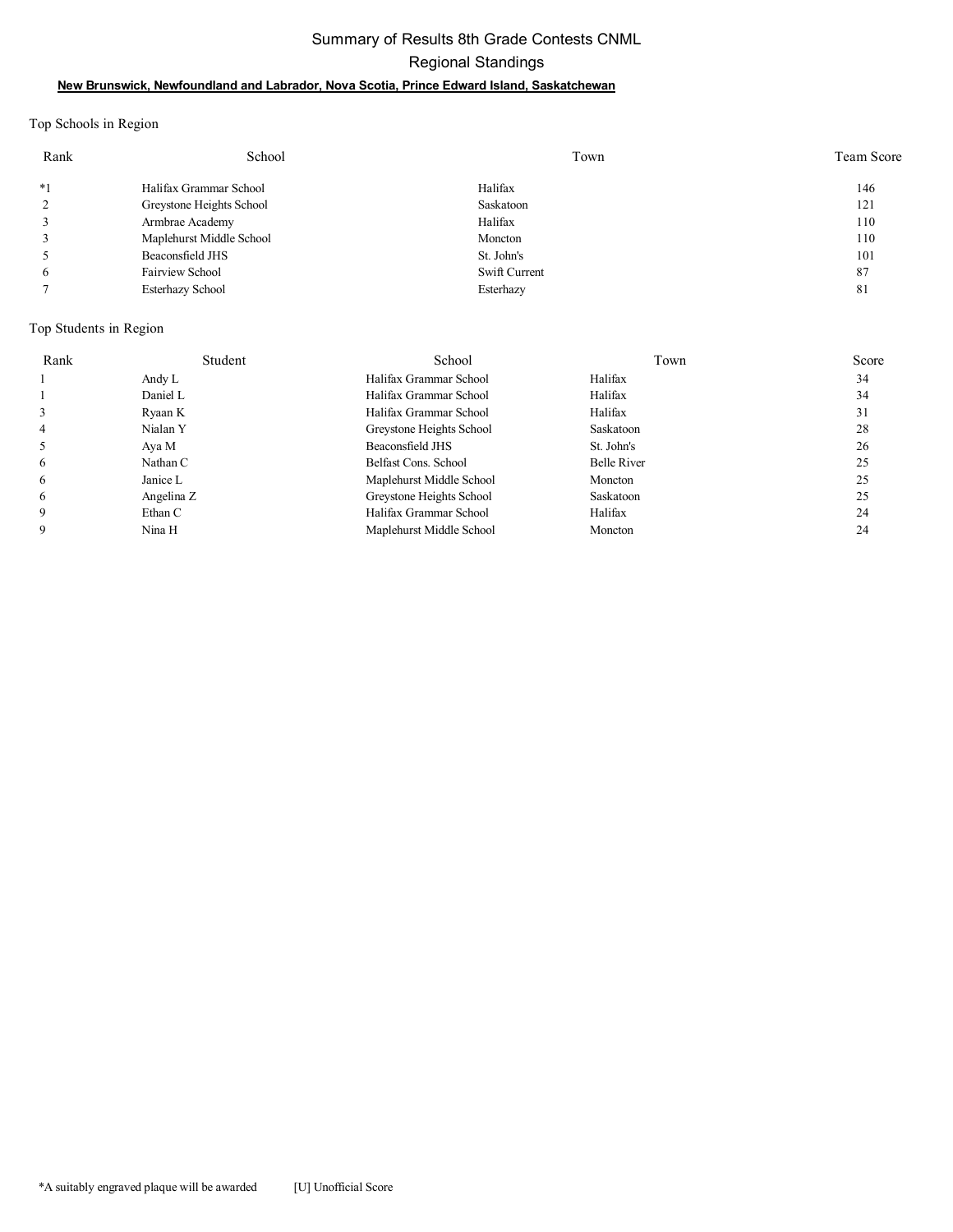#### **Ontario**

# Top Schools in Region

| Rank           | School                        | Town          | Team Score |
|----------------|-------------------------------|---------------|------------|
|                | Glen Shields Public Sch       | Concord       | 163        |
| 2              | St. Justin Martyr Cath. Sch   | Unionville    | 157        |
| 3              | Homelands Sr. Pub. Sch        | Mississauga   | 154        |
| $\overline{4}$ | St. Andrews JHS               | North York    | 152        |
| 5              | Prestige School               | Toronto       | 150        |
| 6              | Dublin Hts Elem & MS          | Toronto       | 149        |
|                | Highland JHS                  | North York    | 148        |
|                | Hillfield Strathallan College | Hamilton      | 148        |
| 9              | Academy for Gifted Children   | Richmond Hill | 145        |
| 9              | SciTech Program               | Mississauga   | 145        |

| Rank           | Student       | School                                  | Town                   | Score |
|----------------|---------------|-----------------------------------------|------------------------|-------|
|                | Leon R        | Prestige School                         | Toronto                | 35    |
| $\overline{2}$ | Ansh A        | Competitive Kids STEM Projects          | <b>Brampton</b>        | 34    |
| 2              | Sean C        | Glen Shields Public Sch                 | Concord                | 34    |
| 2              | Richard L     | St. Justin Martyr Cath. Sch             | Unionville             | 34    |
| 5              | Andrei P      | Spirit of Math Sch Mississauga/Oakville | Mississauga            | 33    |
| 5              | Mark R        | Competitive Kids STEM Projects          | <b>Brampton</b>        | 33    |
| 5              | Michael Y     | Triway Education                        | Whitchurch-Stouffville | 33    |
| 5              | Brian Z       | Glen Shields Public Sch                 | Concord                | 33    |
| 9              | Lucas A       | TT Math School                          | Markham                | 32    |
| 9              | Christopher C | Spirit of Math-Willowdale               | North York             | 32    |
| 9              | Jinrui H      | TT Math School                          | Markham                | 32    |
| 9              | Sophia L      | TT Math School                          | Markham                | 32    |
| 9              | Isaac L       | Glen Shields Public Sch                 | Concord                | 32    |
| 9              | Rushil M      | Homelands Sr. Pub. Sch                  | Mississauga            | 32    |
| 9              | Alan S        | Glen Shields Public Sch                 | Concord                | 32    |
| 9              | Peter S       | Academy for Gifted Children             | Richmond Hill          | 32    |
| 9              | Adam S        | Spirit of Math-Willowdale               | North York             | 32    |
| 9              | Angela S      | <b>Highland JHS</b>                     | North York             | 32    |
| 9              | Philemon X    | Glen Shields Public Sch                 | Concord                | 32    |
| 9              | Reginald Y    | Prestige School                         | Toronto                | 32    |
| 9              | Alan Y        | TT Math School                          | Markham                | 32    |
| 9              | Kenny Z       | TT Math School                          | Markham                | 32    |
| 9              | Stanley Z     | St. Justin Martyr Cath. Sch             | Unionville             | 32    |